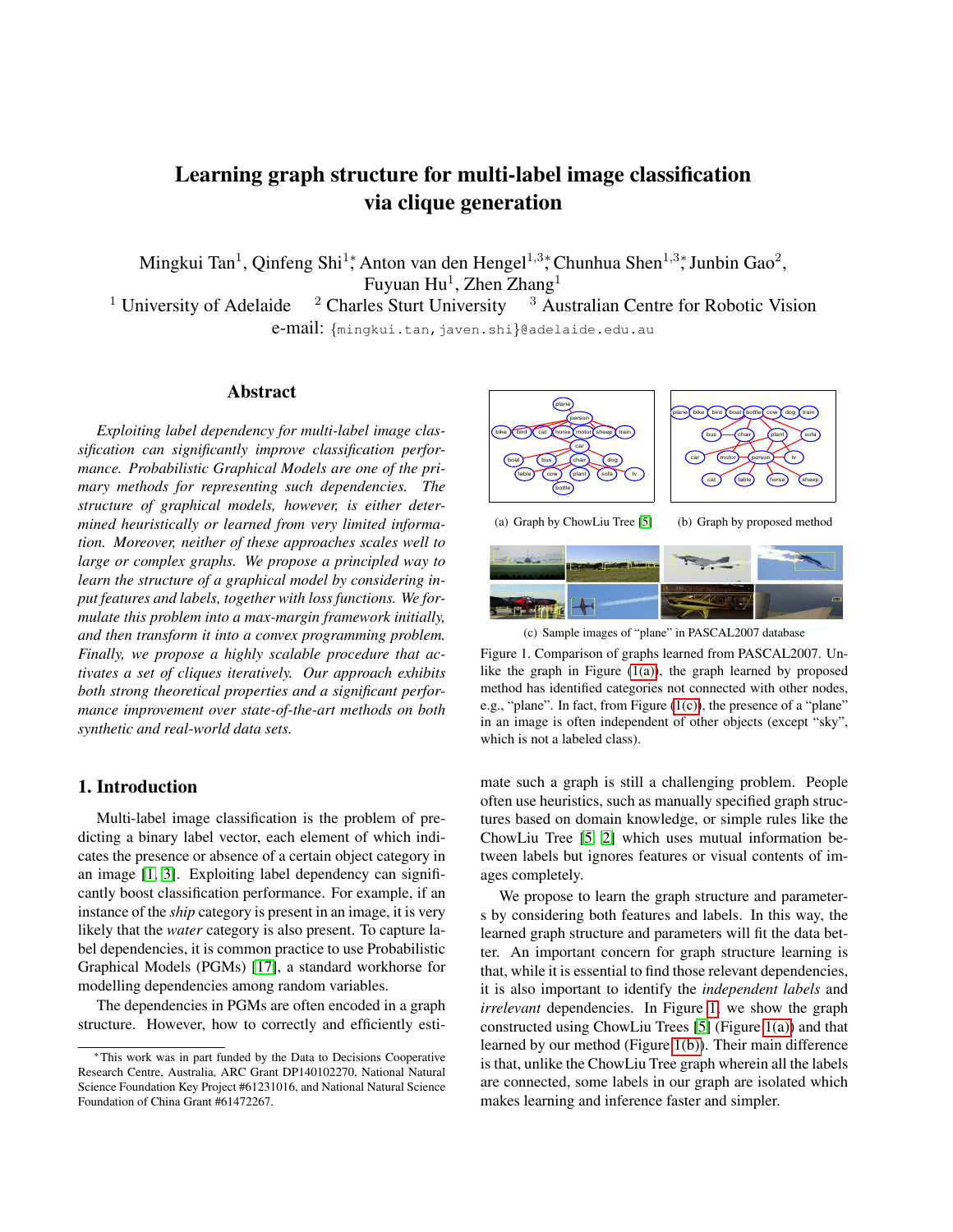## 2. Related Work

For multi-label learning, one may train a binary classifier for each label independently, which is known as the binary relevance (BR) method. This approach is used even in cases where labels are, in fact, dependent [\[1,](#page-7-0) [6,](#page-7-4) [39\]](#page-9-0). To boost performance, many methods have been proposed to exploit the label dependency, including problem transformation (P-T) methods [\[37,](#page-9-1) [12,](#page-8-1) [38\]](#page-9-2), output coding methods [\[16,](#page-8-2) [32,](#page-8-3) [44,](#page-9-3) [43\]](#page-9-4), PGM-based methods [\[13,](#page-8-4) [11,](#page-8-5) [15,](#page-8-6) [31,](#page-8-7) [22,](#page-8-8) [28\]](#page-8-9), amongst others.

PT methods manually construct auxiliary labels, or data, to capture the label dependency, so that existing classification methods can be applied, such as the label powerset method [\[37\]](#page-9-1), ranking methods [\[12\]](#page-8-1), and ensemble method-s [\[38\]](#page-9-2). However, their ability to identify dependencies is limited when the number of labels becomes large.

Some output coding methods attempt to select codes which preserve, or even exploit, dependencies between labels [\[16,](#page-8-2) [32,](#page-8-3) [26,](#page-8-10) [32,](#page-8-3) [27\]](#page-8-11). For a multi-label problem with many labels, the label vectors are often highly sparse. By exploiting this, Hsu *et al.* [\[16\]](#page-8-2) propose to compress the labels using a random matrix. After learning regressors on compressed labels, the sparse labels are recovered by compressive sensing techniques. However, this method may not work well for non-sparse labels. In [\[32\]](#page-8-3), a principal label space transformation (PLST) method is proposed to capture label correlations by projecting them onto a lower dimensional space via PCA. This coding scheme does not consider the features, and thus may not be discriminative. To address this, a maximum margin output coding (MMOC) is proposed in [\[44\]](#page-9-3), which considers both labels and features.

For PGM-based methods, a ChowLiu Tree is widely used to construct a tree structure based on the mutual information of labels [\[2\]](#page-7-3). A maximum spanning tree is constructed using label co-occurrence [\[22\]](#page-8-8). In [\[43\]](#page-9-4), a directed acyclic graph is adopted to capture the joint probability of labels. A chain structure is used in [\[7\]](#page-8-12). A random graph ensemble method is studied in [\[31\]](#page-8-7), which constructs a graph from several random graphs. However, these graph constructions are often separated from the parameter learning process. Learning the graph structure along with the parameters has been considered in [\[28,](#page-8-9) [8\]](#page-8-13), but these methods are not scalable. Wu *et al.* exploit a tree structure to capture the label relations [\[39\]](#page-9-0), but this method is very time consuming. More recently, a new graph sparsity model is proposed in [\[4\]](#page-7-5), but it is not really a graphical model, and can not capture general label dependencies.

A closely related method is [\[28\]](#page-8-9), which learns graphs in the fashion of Conditional Random Fields (CRFs) [\[21\]](#page-8-14) (or log-linear models) using a group  $\ell_1$ -regularisation. However, this method is not scalable and does not allow the flexibility of choosing task-related loss functions.

## 3. Multi-label and Structured Learning

Throughout the paper we denote the transpose of a vector/matrix by the superscript  $\top$  and the zero vector as 0. In addition,  $\|\mathbf{v}\|_p$  denotes the  $\ell_p$ -norm of a vector v. For a function  $f(\mathbf{x})$ , the gradient and subgradient of  $f(\mathbf{x})$  at x are denoted by  $\nabla f(\mathbf{x})$  and  $\partial f(\mathbf{x})$ , respectively.

Given a labeled data set  $\{(\mathbf{x}_i, \mathbf{y}_i)\}_{i=1}^n$ , where  $\mathbf{x}_i \in \mathcal{X}$ and  $y_i \in \mathcal{Y} = \{0, 1\}^K$ , multi-label learning seeks to learn a hypothesis  $h : \mathfrak{X} \to \mathfrak{Y}$  that maps an input  $\mathbf{x} \in \mathfrak{X}$  to outputs  $y \in \mathcal{Y}$ . One approach to this problem is by solving the following *decoding* problem:

$$
h(\mathbf{x}) = \arg\max_{\mathbf{y} \in \mathcal{Y}} F(\mathbf{y}, \mathbf{x}, \mathbf{w}) = \arg\max_{\mathbf{y} \in \mathcal{Y}} \mathbf{w}^{\top} \Psi(\mathbf{y}, \mathbf{x}), \quad (1)
$$

where  $\Psi : \mathfrak{X} \times \mathfrak{Y} \to \mathbb{R}^m$  is a feature mapping that combines the inputs and outputs, and w denotes the model parameters to be determined.

Let  $\mathcal{G} = \{ \mathcal{V}, \mathcal{C} \}$  denote a graph, where  $\mathcal{V} = \{1, ..., p\}$ denotes the set of all nodes (*i.e.* labels), and  $\mathcal{C} \subset \mathcal{V} \times \mathcal{V}$ denotes a set of cliques (fully connected subgraphs) of order higher than 1, i.e.,  $C \bigcap V = \emptyset$ . If we restrict each clique to contain only two nodes, then C recovers the conventional edge set  $\mathcal{E} \subset \mathcal{V} \times \mathcal{V}$ . Note that using C (instead of  $\mathcal{E}$ ) allows our approach to handle higher order potential functions in undirected or factor PGMs.

Based on graph  $\mathcal{G}$ , as commonly used  $F(\mathbf{y}, \mathbf{x}, \mathbf{w})$  is decomposed by potential functions:

$$
F(\mathbf{y}, \mathbf{x}, \mathbf{w}) = \sum_{k \in \mathcal{V}} \mathbf{u}_k^{\top} \boldsymbol{\Psi}(y^k, \mathbf{x}) + \sum_{c \in \mathcal{C}} \mathbf{v}_c^{\top} \boldsymbol{\Psi}_c(\mathbf{y}^c, \mathbf{x}), \quad (2)
$$

where w concatenates all  $\mathbf{u}_k$ 's and  $\mathbf{v}_c$ 's, and the global feature  $\Psi(y, x)$  concatenates all node features  $\Psi(y^k, x)$  and clique features  $\Psi_c(\mathbf{y}^c, \mathbf{x})$ . Once a graph is constructed, the model parameters can be learned by Conditional Random Fields (CRFs) [\[21\]](#page-8-14) or Structured Support Vector Machines (SSVMs) [\[36\]](#page-9-5). In SSVMs, to measure the distance between the prediction  $h(\mathbf{x}_i)$  and true outputs  $\mathbf{y}_i$ , a loss function  $\Delta : \mathcal{Y} \times \mathcal{Y} \to \mathbb{R}^+$  is used, for example, the Hamming loss:  $\triangle(\mathbf{y}, \mathbf{y}_i) = \sum_{k=1}^K 1[y^k \neq y_i^k]$  [\[36\]](#page-9-5).

## 4. Learning with Unknown Graph

In our setting, the graph  $\mathcal G$  is unknown, and we propose to learn it and model parameters jointly from the data. Learning  $\mathcal G$  can be seen as selecting relevant cliques from all possible cliques, which underpins our representation.

#### 4.1. Representation

Though there might be many potential cliques in C, only a few of them are relevant to the output in the sense that, a label (e.g. an object) is often related to only a small number of other objects. If all labels are exclusive to others, the problem is reduced to a multi-class problem.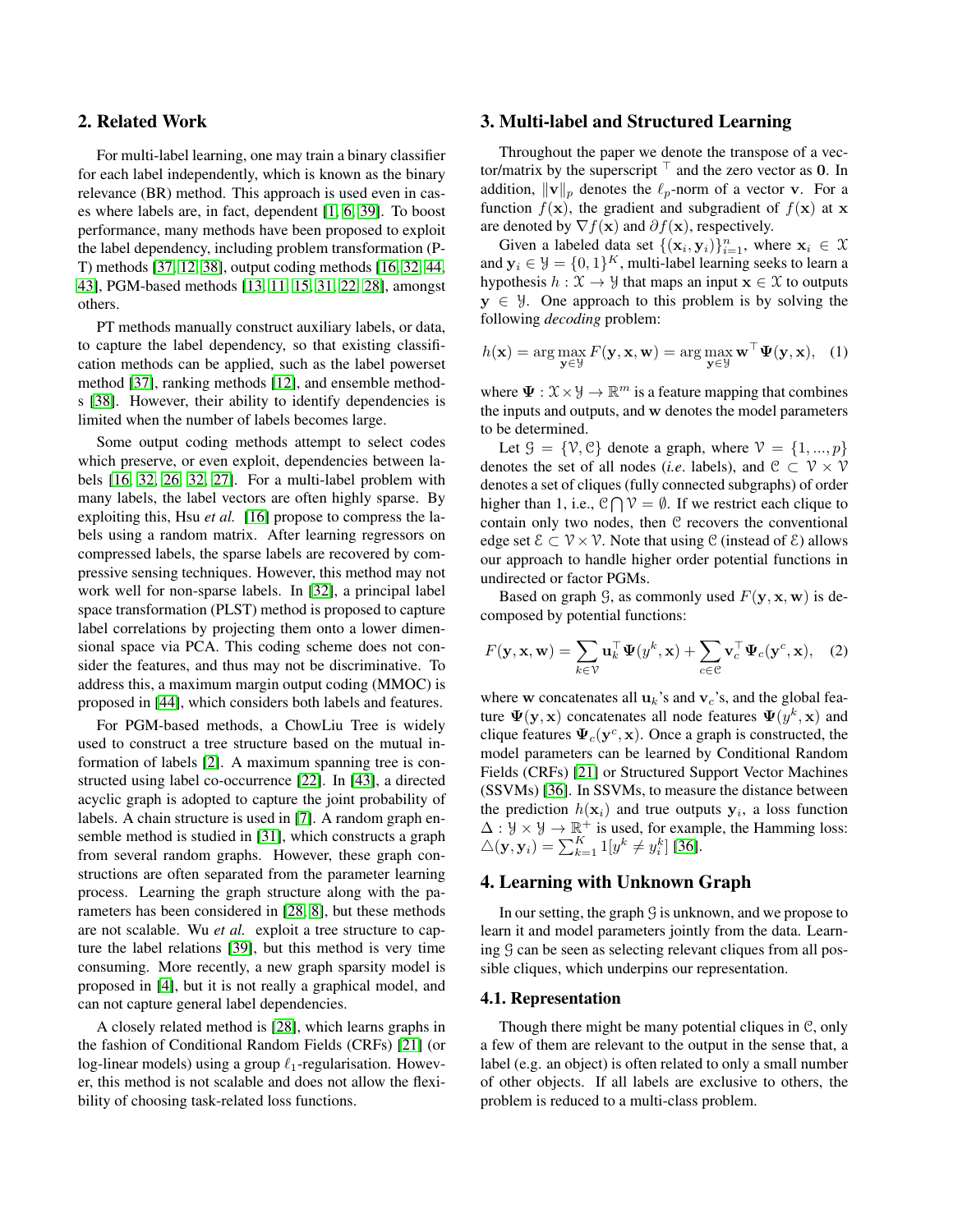To find the relevant cliques, we introduce a binary vector  $\eta \in \{0,1\}^q$ , where  $q = |\mathcal{C}|$ , and define

$$
\mathbf{\Psi}_c(\mathbf{y}^c, \mathbf{x}; \eta_c) = \eta_c \mathbf{\Psi}_c(\mathbf{y}^c, \mathbf{x}), \forall c \in \mathcal{C}.
$$

Here, a clique *c* is chosen if  $\eta_c = 1$ ; otherwise it will be dropped. For convenience, we define a new feature mapping associated with  $\boldsymbol{\eta}$  as  $\boldsymbol{\Psi}_{\mathcal{C}}(\mathbf{y}, \mathbf{x}; \boldsymbol{\eta}) = [\eta_c \boldsymbol{\Psi}_c(\mathbf{y}^c, \mathbf{x})]_{c \in \mathcal{C}}$ , and the feature mapping difference as  $\Phi_{\mathbf{y}_i,\mathbf{y}}^{\mathcal{C}}(\mathbf{x}_i;\boldsymbol{\eta}) =$  $\Psi_{\mathcal{C}}(\mathbf{y}_i, \mathbf{x}_i; \boldsymbol{\eta}) - \Psi_{\mathcal{C}}(\mathbf{y}, \mathbf{x}_i; \boldsymbol{\eta})$ . Since we keep all the nodes, we define  $\Psi_{\mathcal{V}}(\mathbf{y}, \mathbf{x}) = [\Psi(y^k, \mathbf{x})]_{k \in \mathcal{V}}$ , and  $\Phi_{\mathbf{y}_i, \mathbf{y}}^{\mathcal{V}}(\mathbf{x}_i) =$  $\Psi_{\mathcal{V}}(\mathbf{y}_i, \mathbf{x}_i) - \Psi_{\mathcal{V}}(\mathbf{y}, \mathbf{x}_i).$ 

We prefer to select the least number of cliques that would fit the data well, thus we introduce an  $\ell_0$ -norm constraint  $||\eta||_0 \leq r$ , where r denotes the least number of cliques we intend to select. Here, r may represent our basic prior knowledge about the graph. For example, setting  $r = 1$ means that there might be one relevant clique. Nevertheless, as will be shown, our later proposed optimization scheme guarantees to find more cliques (if relevant) even when we set  $r = 1$ . But if the number of relevant cliques is very large, a larger  $r$  may dramatically improve computational efficiency.

Let  $\Lambda = \{ \eta | \eta \in \{0,1\}^q, ||\eta||_0 \leq r \}$  be the domain of  $\eta$ , u be the model parameters w.r.t. the node cliques  $V$ , and v be the model parameters w.r.t.  $C$ . Based on the SSVM framework [\[36\]](#page-9-5), we propose to learn a sparse graph (together with the model parameter w) by solving the following optimization problem:

<span id="page-2-0"></span>
$$
\min_{\boldsymbol{\eta} \in \Lambda} \min_{\mathbf{w} = [\mathbf{u}; \mathbf{v}]} \quad \frac{\lambda}{2} ||\mathbf{w}||^2 + \frac{1}{n} \sum_{i=1}^n \xi_i,
$$
\n(3)

s.t.  $\begin{split} \top\ \Phi_{\mathbf y_i,\mathbf y}^{\mathcal V}(\mathbf x_i) + \mathbf v^\top\ \Phi_{\mathbf y_i,\mathbf y}^{\mathcal C}(\mathbf x_i;\boldsymbol\eta) \geq \Delta(\mathbf y,\mathbf y_i) - \xi_i, \end{split}$  $\xi_i \geq 0 \ \ \forall i, \forall \mathbf{y} \in \mathcal{Y}\backslash \mathbf{y}_i,$ 

where  $\mathbf{u} = [\mathbf{u}_k]_{k \in \mathcal{V}}$ ,  $\mathbf{v} = [\mathbf{v}_c]_{c \in \mathcal{C}}$  and  $\mathbf{w} = [\mathbf{u}; \mathbf{v}]$ . This problem is non-convex. However, it is reduced to a standard SSVM problem of  $l = n|\mathcal{Y}|$  potential constraints by fixing  $\eta$  [\[36,](#page-9-5) [20\]](#page-8-15). Introducing non-negative dual variables  $\alpha \in \mathbb{R}^l$ , the Lagrange dual of the SSVM problem with fixed  $\eta$  can be written as

<span id="page-2-5"></span>
$$
\max_{\mathbf{\alpha} \in \mathcal{A}} \qquad -\frac{1}{2\lambda} ||\mathbf{u}(\mathbf{\alpha})||^2 - \frac{1}{2\lambda} ||\mathbf{v}(\mathbf{\alpha}, \boldsymbol{\eta})||^2 + \mathbf{b}^\top \mathbf{\alpha}, \, (4)
$$

where  $A$  := { $\alpha \in \mathbb{R}^l | \alpha \geq 0, \sum_{\mathbf{y} \neq \mathbf{y}_i} \alpha_{i\mathbf{y}} \leq$  $\frac{1}{n}$ } is the domain of  $\alpha$ , **b** =  $[\Delta(\mathbf{y}, \mathbf{y}_i)]_{i \in [n], \mathbf{y} \neq \mathbf{y}_i}$ ,  $\mathbf{u}(\alpha) := \sum_{i=1}^n \sum_{\mathbf{y} \neq \mathbf{y}_i} \alpha_{i\mathbf{y}} \Phi_{\mathbf{y}_i,\mathbf{y}}^{\mathcal{V}}(\mathbf{x}_i)$ , and  $\mathbf{v}(\alpha, \eta) :=$  $\sum_{i=1}^n\sum_{\mathbf{y}\neq\mathbf{y}_i}\alpha_{i\mathbf{y}}\,\Phi_{\mathbf{y}_i,\mathbf{y}}^{\mathfrak{S}^\prime}(\mathbf{x}_i;\boldsymbol{\eta}).$ 

Let  $g(\boldsymbol{\alpha},\boldsymbol{\eta}) := -\frac{1}{2\lambda}||\mathbf{u}(\boldsymbol{\alpha})||^2 - \frac{1}{2\lambda}||\mathbf{v}(\boldsymbol{\alpha},\boldsymbol{\eta})||^2 + \mathbf{b}^\top\boldsymbol{\alpha}.$ We then transform problem [\(3\)](#page-2-0) into a **minimax** problem:

<span id="page-2-1"></span>
$$
\min_{\boldsymbol{\eta} \in \Lambda} \max_{\boldsymbol{\alpha} \in \Omega} \ g(\boldsymbol{\alpha}, \boldsymbol{\eta}), \tag{5}
$$

This problem is still an integer programming problem. According to the minimax inequality [\[30\]](#page-8-16), we have

$$
\min_{\boldsymbol{\eta}\in \Lambda}\max_{\boldsymbol{\alpha}\in\mathcal{A}}\ \ g(\boldsymbol{\alpha},\boldsymbol{\eta})\geq \max_{\boldsymbol{\alpha}\in\mathcal{A}}\min_{\boldsymbol{\eta}\in\Lambda}\ \ g(\boldsymbol{\alpha},\boldsymbol{\eta}).
$$

Therefore, the latter problem is a convex lower bound to [\(5\)](#page-2-1). In fact, by introducing an additional variable  $\theta \in \mathbb{R}$ , we can further transform it into a standard convex programming problem:

<span id="page-2-2"></span>
$$
\begin{array}{ll}\n\max_{\theta \in \mathbb{R}, \alpha \in \mathcal{A}} & \theta, \\
\text{s.t.} & \theta \le g(\alpha, \eta), \quad \forall \eta \in \Lambda.\n\end{array} \tag{6}
$$

Therefore, problem [\(6\)](#page-2-2) is a convex relaxation to [\(5\)](#page-2-1) as well as the original problem [\(3\)](#page-2-0). Recall that each feasible  $\eta \in \Lambda$ corresponds to a quadratic constraint. Then, problem [\(6\)](#page-2-2) has exponentially many constraints as there are  $\binom{q}{r}$  elements in  $\Lambda$ , making it hard to address directly.

### 4.2. Clique Generation

Though there are exponentially many constraints in [\(6\)](#page-2-2), most of them should be inactive at the optimum solution, due to the assumption that the graph G is sparse. Motivated by this, and the cutting plane approach, we propose Algorithm [1](#page-2-3) to address this problem.

<span id="page-2-3"></span>Algorithm 1 Clique Generation.

- 1: Initialize  $\Lambda_0 = \emptyset$  and  $\mathcal{C}_t = \emptyset$ . For  $i = 1, ..., n$ : Compute  $y_i^* = \arg \max_{\mathbf{y}} \Delta(\mathbf{y}, \mathbf{y}_i)$ ; Let  $\mathcal{W}_i^0 = {\mathbf{y}_i^*}$ ; Set  $\alpha_{i\mathbf{y}^*}^0 = K$ , where K is the number of labels. Set  $t = 1$ .
- 2: Find  $\hat{\eta}$  by solving [\(7\)](#page-2-4). Let  $\Lambda_t = \Lambda_{t-1} \bigcup {\{\hat{\eta}\}}$  and  $\Gamma_t =$  $\{c\}_{\widehat{\eta_c}=1}.$
- 3: Solve subproblem [\(8\)](#page-3-0) to update  $\alpha^t$  and  $\mathcal{W}_i^t$ .
- 4: Let  $t = t + 1$  and repeat from Step 2 until convergence.

Algorithm [1](#page-2-3) iteratively activates a number of cliques (also known as the most-violated constraint) until some conditions are achieved. Specifically, at the tth iteration, we find a most-violated constraint (which corresponds to a particular choice of  $\eta$ ) by solving

<span id="page-2-4"></span>
$$
\widehat{\boldsymbol{\eta}} = \arg\min_{\boldsymbol{\eta}} g(\boldsymbol{\alpha}^{t-1}, \boldsymbol{\eta}),\tag{7}
$$

where  $\alpha^{t-1}$  is assumed known. At the initialization stage, e.g.  $t=1,$  we need the knowledge of  $\boldsymbol{\alpha}^{0}$  and  $\mathcal{W}_{i}^{0}$  to address  $\hat{\eta} = \arg \min_{\eta} g(\alpha^{t-1}, \eta)$ . Since we have not learnt any normators yet (namely  $w = 0$ ), the equivalently  $x^*$  can be parameters yet (namely  $w = 0$ ), the active label  $y_i^*$  can be easily obtained by solving  $y_i^* = \arg \max_{y} \Delta(y, y_i)$ . By initializing  $\mathcal{W}_i^0 = \{ \mathbf{y}_i^* \}$ , we can just initialize  $\alpha_{i\mathbf{y}^*}^0 = K$ , where  $K$  denote the number of labels.

In general,  $\alpha^{t-1}$  can be very high-dimensional (namely,  $n|\mathcal{Y}|$ ), but it is always sparse. This property is quite useful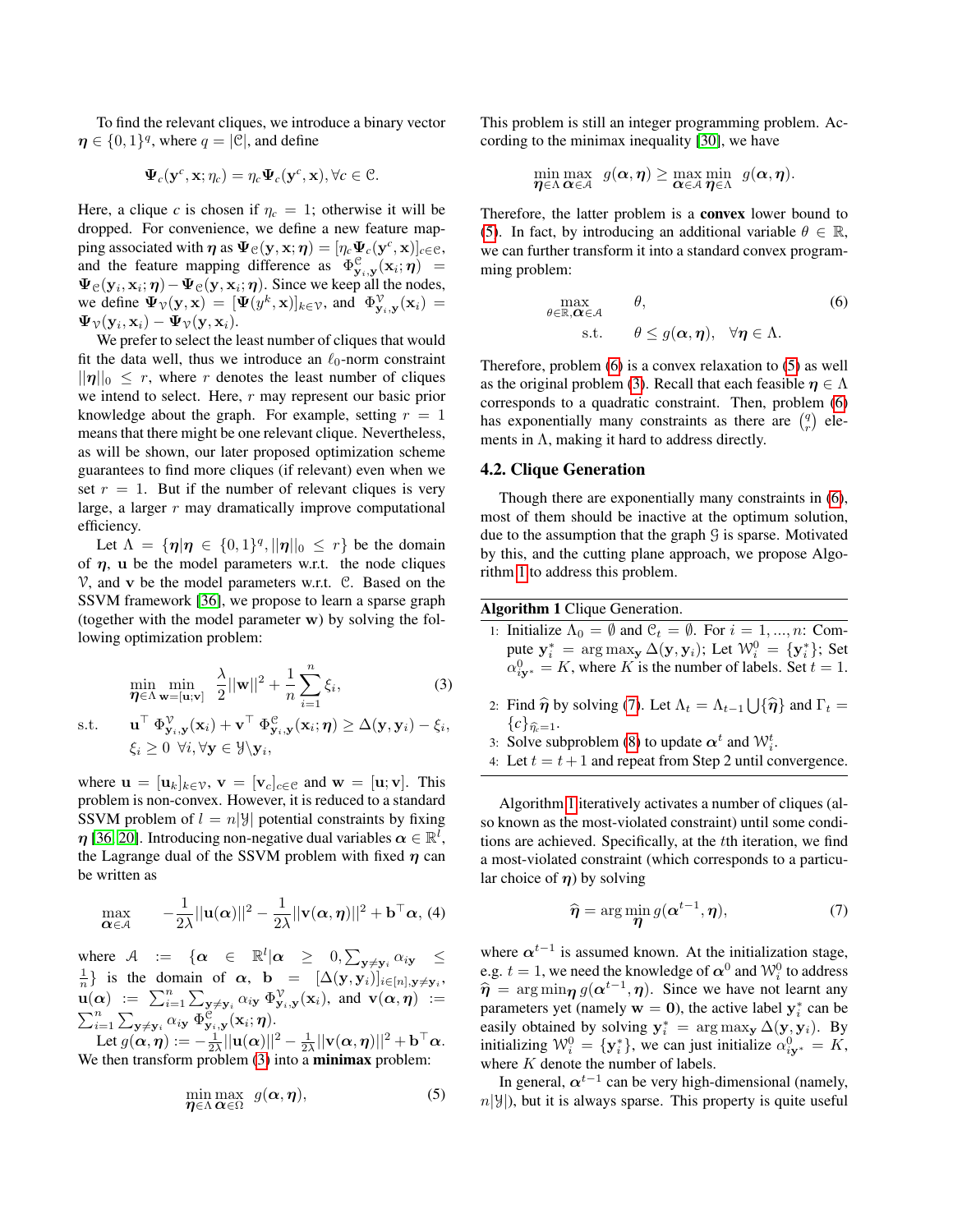for solving [\(7\)](#page-2-4). In fact, as problem [\(7\)](#page-2-4) is only related to nonzero  $\alpha_{i\mathbf{y}}$ 's, we define a **Working Set** of  $\alpha_{i\mathbf{y}}$  as:

$$
\mathcal{W}_i = \{ \mathbf{y}^* | \alpha_{i\mathbf{y}} > 0, \mathbf{y}^* \in \mathcal{Y} \}.
$$

Once  $\hat{\eta}$  is determined, we add into an active constraint set  $\Lambda_t$  ( $\Lambda_0 = \emptyset$ ), and subsequently solve a subproblem w.r.t. constraints defined in  $\Lambda_t$ :

<span id="page-3-0"></span>
$$
\max_{\theta \in \mathbb{R}, \alpha \in \mathcal{A}} \qquad \theta, \tag{8}
$$
  
s.t. 
$$
\theta \le g(\alpha, \eta), \ \forall \eta \in \Lambda_t.
$$

Since there are only  $|\Lambda_t|$  constraints, the complexity of problem [\(8\)](#page-3-0) is considerably reduced. After solving this problem, we obtain  $\boldsymbol{\alpha}^t$ , and update  $\mathcal{W}_i^t$  accordingly.

<span id="page-3-6"></span>Theorem 1. *[\[35,](#page-8-17) [33\]](#page-8-18) Assume that both problems [\(7\)](#page-2-4) and [\(8\)](#page-3-0) can be addressed per iteration, then CGM stops after a finite number of iterations with a global solution of [\(6\)](#page-2-2).*

In the subsequent sections we discuss the optimization of [\(7\)](#page-2-4), and of [\(8\)](#page-3-0).

## 4.3. Finding the Most Violated Constraint

To identify the most-violated constraint, we need to solve problem  $\hat{\eta} = \arg \min_{\eta} g(\alpha^{t-1}, \eta)$ . It is easy to verify that this problem is equivalent to  $\hat{\eta}$  =  $\arg\max_{\pmb{\eta}} ||\mathbf{v}(\pmb{\alpha},\pmb{\eta})||_2^2$ . Note that  $\eta_c \in \{0,1\}$ , and  $\mathbf{v}(\pmb{\alpha},\pmb{\eta})$ can be written as  $\mathbf{v}(\alpha, \eta) = [\eta_c \mathbf{v}_c(\alpha)]_{c \in \mathcal{C}}$ , where

$$
\mathbf{v}_c(\boldsymbol{\alpha}) = \sum_{i=1}^n \sum_{\mathbf{y} \in \mathcal{W}_i} \alpha_{i\mathbf{y}} \, \Phi_{\mathbf{y}_i, \mathbf{y}}^{\mathcal{C}}(\mathbf{x}_i; \boldsymbol{\eta}).
$$

Then, problem [\(7\)](#page-2-4) can be addressed by solving the following problem:

<span id="page-3-1"></span>
$$
\max_{\boldsymbol{\eta}} \sum_{c \in \mathcal{C}} \eta_c ||\mathbf{v}_c(\boldsymbol{\alpha})||_2^2, \text{ s.t. } \sum_{c \in \mathcal{C}} \eta_c \le r, \eta_c \in \{0, 1\}. \quad (9)
$$

This problem is an integer programming problem, but its optimal solution can be easily obtained. Let  $s_c = ||\mathbf{v}_c(\boldsymbol{\alpha})||_2^2$ be the score of a clique *c*. We can first find *r* cliques with the largest score (e.g.  $s_c$ ), and then set the corresponding  $\eta_i$ to 1 and the rest to 0. We can easily verify that such a  $\eta$  is an optimal solution of [\(9\)](#page-3-1).

In practice, we do not have to maintain  $\hat{\eta}$  explicitly. In fact, since the nonzero entries in  $\hat{\eta}$  essentially index r new cliques, we only need to record these cliques into a set  $\Gamma_t$ . For convenience, we record all the selected cliques of  $t$  iterations into a set  $\mathcal{C}_t$ , which is updated by  $\mathcal{C}_t = \mathcal{C}_{t-1} \cup \Gamma_t$ .

Lastly, since each  $\hat{\eta}$  activates at most r active cliques, hereafter we call Algorithm [1](#page-2-3) the Clique Generating Machine (CGM).

#### 4.4. Optimization on [\(8\)](#page-3-0)

Solving problem [\(8\)](#page-3-0) w.r.t.  $\alpha$  directly can be very expensive when the number of instances (namely  $n$ ) is large. In the following, we propose to solve it through a Stochastic Proximal Dual Coordinate Ascent (SPDCA) method. Let  $\boldsymbol{\omega}_k = [\mathbf{v}_c]_{c \in \Gamma_k}$  be the model parameters w.r.t. cliques in  $\Gamma_k$ , where  $k = 1, ..., t$ .

<span id="page-3-7"></span>**Proposition 1.** Let  $\mathcal{U}^t = \mathcal{V} \cup \mathcal{C}^t$ ,  $\mathbf{w} = [\mathbf{u}; \boldsymbol{\omega}_1^\top; ...; \boldsymbol{\omega}_t]$  and  $\Phi_{\mathbf{y}_i,\mathbf{y}}^{\mathcal{U}^t}(\mathbf{x}_i) = [\Phi_{\mathbf{y}_i,\mathbf{y}}^{\mathcal{V}}(\mathbf{x}_i); \ \Phi_{\mathbf{y}_i,\mathbf{y}}^{\mathcal{C}^t}(\mathbf{x}_i;\boldsymbol{\eta})]$ *. Problem [\(8\)](#page-3-0) is a conic dual form of the following*  $\ell_{2,1}^2$ -regularized problem:

<span id="page-3-2"></span>
$$
\min_{\mathbf{v}} \qquad \frac{\lambda}{2} ||\mathbf{u}||^2 + \frac{\lambda}{2} (\sum_{k=1}^t ||\boldsymbol{\omega}_k||)^2 + \frac{1}{n} \sum_{i=1}^n \xi_i, \tag{10}
$$

$$
\text{s.t.} \qquad \mathbf{w}^\top \Phi_{\mathbf{y}_i, \mathbf{y}}^{\mathbf{u}^t}(\mathbf{x}_i) \geq \Delta(\mathbf{y}, \mathbf{y}_i) - \xi_i, \ \forall i, \forall \mathbf{y} \in \mathcal{Y} \setminus \mathbf{y}_i.
$$

Problem [\(10\)](#page-3-2) is a kind of group lasso problem [\[24\]](#page-8-19). The non-smooth  $\ell_{2,1}^2$ -norm regularizer  $\frac{\lambda}{2} (\sum_{k=1}^t ||\boldsymbol{\omega}_k||)^2$  would encourage sparsity among  $\omega_k$ 's [\[34,](#page-8-20) [40\]](#page-9-6). If a clique is indeed irrelevant to the output, it will possibly be dropped out due to the  $\ell_{2,1}^2$ -norm regularization.

Solving [\(10\)](#page-3-2) is non-trivial due to the non-smooth objective function. Motivated by [\[29\]](#page-8-21), we propose solve it by a proximal primal-dual ascent method. To achieve this, we introduce an additional smooth regularizer  $\frac{\sigma}{2} ||\boldsymbol{\omega}||^2$  to the objective of [\(10\)](#page-3-2), and minimize the following objective instead:

<span id="page-3-3"></span>
$$
f(\mathbf{w}) = \frac{\lambda}{2} ||\mathbf{u}||^2 + \frac{\sigma}{2} ||\boldsymbol{\omega}||^2 + \frac{\lambda}{2} \left(\sum_{k=1}^t ||\boldsymbol{\omega}_k||\right)^2 + \frac{1}{n} \sum_{i=1}^n \xi_i, (11)
$$

where  $\xi_i = \max_{\forall \mathbf{y} \in \mathcal{Y} \setminus \mathbf{y}_i} \left( \Delta(\mathbf{y}, \mathbf{y}_i) - \mathbf{w}^\top \Phi^{\mathcal{U}^t}_{\mathbf{y}_i, \mathbf{y}}(\mathbf{x}_i) \right), \ \forall i.$ 

<span id="page-3-8"></span>**Proposition 2.** Let  $w^*$  be an  $\frac{\epsilon}{2}$ -accurate minimizer of [\(11\)](#page-3-3). *With a sufficiently small* σ*,* w<sup>∗</sup> *is also an -accurate solution of [\(10\)](#page-3-2).*

Let  $\Omega(\mathbf{w}) \; := \; \frac{1}{2} \|\mathbf{u}\|^2 \, + \, \frac{\sigma}{2\lambda} \|\boldsymbol{\omega}\|^2 \, + \, \frac{1}{2} (\sum_{k=1}^t \|\boldsymbol{\omega}_k\|)^2,$ where  $\mathbf{w} = [\mathbf{u}; \omega]$ . Let  $L_i(\mathbf{w}^\top \Phi_{\mathbf{y}_i, \mathbf{y}}^{\mathcal{U}^t}(\mathbf{x}_i)) := \xi_i$ . Then, the problem can be transformed into the following problem

<span id="page-3-5"></span>
$$
\min_{\mathbf{w}} \ \lambda \Omega(\mathbf{w}) + \frac{1}{n} \sum_{i=1}^{n} L_i(\mathbf{w}^\top \Phi_{\mathbf{y}_i, \mathbf{y}}^{\mathcal{U}^t}(\mathbf{x}_i)). \tag{12}
$$

Now,  $\Omega(\mathbf{w})$  is 1-strongly convex and  $L_i(\mathbf{w}^\top \Phi_{\mathbf{y}_i, \mathbf{y}}^{\mathcal{U}^t}(\mathbf{x}_i))$ is  $\gamma$ -Lipschitz for some  $\gamma$  [\[29\]](#page-8-21). Let  $\nabla \Omega^*(\mathbf{z})$  =  $\arg \max_{\mathbf{w}} \mathbf{w}^\top \mathbf{z} - \Omega(\mathbf{w})$  be the conjugate of  $\Omega(\mathbf{w})^1$  $\Omega(\mathbf{w})^1$ , and  $L_i^*$  be the conjugate of  $L_i$ . The conjugate dual of problem [\(12\)](#page-3-5) can be written as

$$
\max_{\mathbf{\alpha}} D(\mathbf{\alpha}), \text{ s.t.} \qquad \sum_{\mathbf{y} \neq \mathbf{y}_i} \alpha_{i\mathbf{y}} \leq 1, \forall i \in [n],
$$

<span id="page-3-4"></span><sup>&</sup>lt;sup>1</sup>The computation of  $\nabla \Omega^*(\mathbf{z})$  is put in the supplementary file.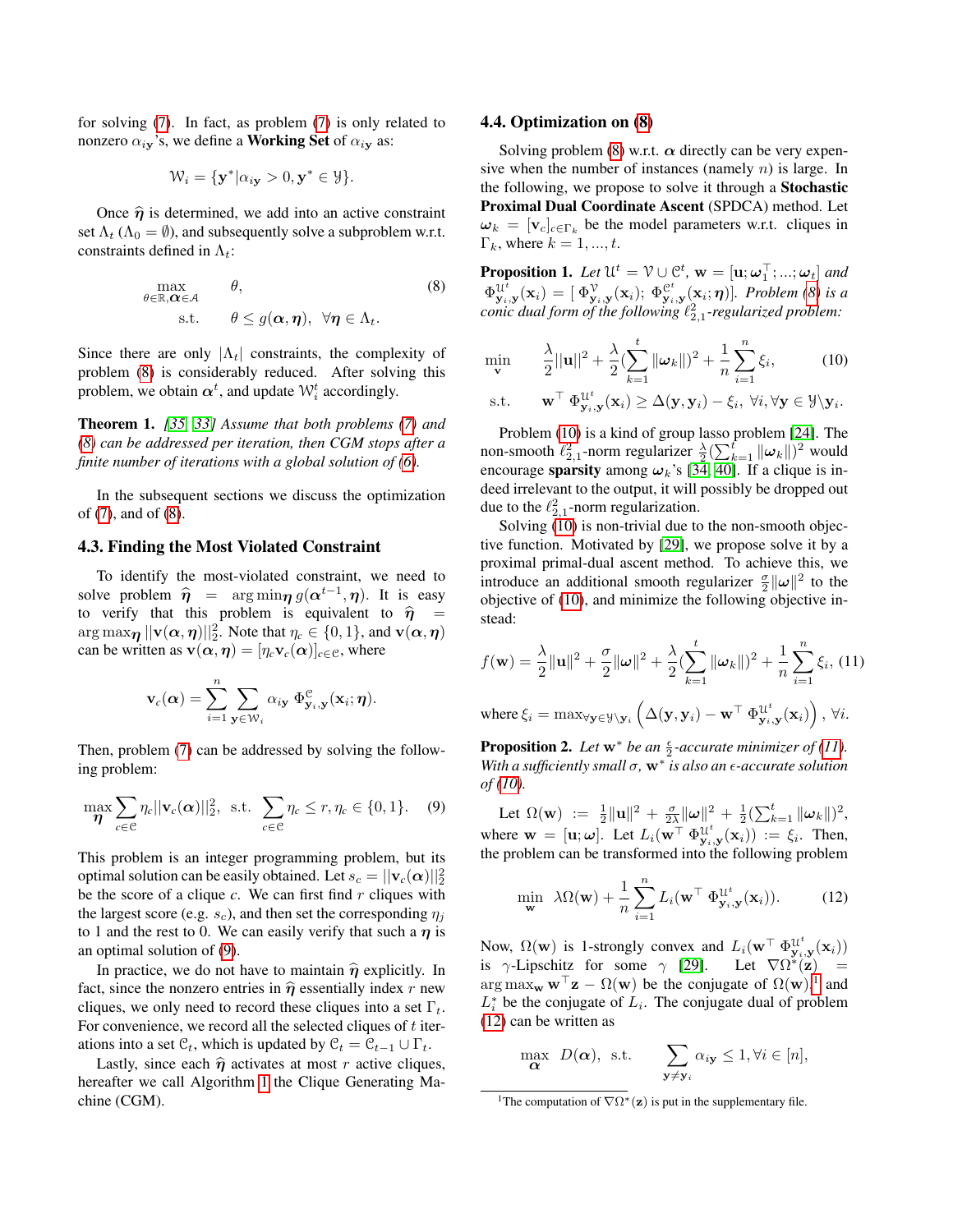where  $D(\alpha) = -\lambda \Omega^* \left( \frac{1}{\lambda n} \sum_{i=1}^n \sum_{\mathbf{y} \neq \mathbf{y}_i} \alpha_{i\mathbf{y}} \Phi_{\mathbf{y}_i,\mathbf{y}}^{\mathbf{u}^t}(\mathbf{x}_i) \right) \frac{1}{n} \sum_{i=1}^n L_i^*(-\alpha_{iy}), \ \alpha_{iy} = [\alpha_{iy}]_{y \neq y_i}$  and  $L_i^*$ <br> $\sum_{w \neq w} \triangle(y, y_i) \alpha_{iy}.$  $(\boldsymbol{\alpha_{i\mathbf{y}}})$  =  ${}_{\mathbf{y} \neq \mathbf{y}_i} \triangle(\mathbf{y}, \mathbf{y}_i) \alpha_{i\mathbf{y}}.$ 

The basic idea of SPDCA is to increase the conjugate dual objective of [\(12\)](#page-3-5) w.r.t. a single variable as much as possible. Specifically, for a randomly chosen instance  $i$ , we find an active label  $y^*$  by solving

$$
\mathbf{y}^* = \arg \max_{\mathbf{y} \neq \mathbf{y}_i} \Delta(\mathbf{y}, \mathbf{y}_i) - \mathbf{w}^\top \Phi_{\mathbf{y}_i, \mathbf{y}}^{\mathcal{U}^t}(\mathbf{x}_i).
$$
 (13)

Given y,<sup>[2](#page-4-0)</sup> we need to update w and dual component  $\alpha_{i}$  by computing  $\delta_{i\mathbf{v}}$  to maximize the following dual objective:<sup>[3](#page-4-1)</sup>

<span id="page-4-5"></span>
$$
-\lambda \Omega^* \left( \mathbf{w}^{(h-1)} + \frac{1}{\lambda n} \delta_{i\mathbf{y}} \, \Phi_{\mathbf{y}_i, \mathbf{y}}^{\mathcal{U}^t}(\mathbf{x}_i) \right) - \frac{1}{n} L_i^* (- (\alpha_{i\mathbf{y}} + \delta_{i\mathbf{y}})).
$$

Let  $a = || \Phi_{\mathbf{y}_i, \mathbf{y}}^{\mathcal{U}^t}(\mathbf{x}_i) ||_2$  and  $d = \mathbf{w}^{h-1}^{\top} \Phi_{\mathbf{y}_i, \mathbf{y}}^{\mathcal{U}^t}(\mathbf{x}_i)$ . It is equivalent to compute  $\delta_{i\mathbf{y}}$  to maximize a proximal objective

$$
\max_{\delta_{i_{\mathbf{y}}}} \qquad \left(\triangle(\mathbf{y}, \mathbf{y}_i) - d\right) \delta_{i_{\mathbf{y}}} - \frac{a^2}{2\lambda n} \delta_{i_{\mathbf{y}}}^2.
$$

Regarding this problem, we have a closed-form solution  $\delta_{iy} = \frac{\lambda n (\triangle(y, y_i) - d)}{a^2}$ . To deal with the issue when  $|| \Phi_{\mathbf{y}_i, \mathbf{y}}^{U^t}(\mathbf{x}_i) ||_2 = 0$ , we update  $\delta_{i\mathbf{y}} = \frac{\lambda n (\triangle(\mathbf{y}, \mathbf{y}_i) - d)}{\theta(a^2 + \nu)}$ , where  $\theta \ge 1$  and  $\nu > 0$ . The detailed algorithm is shown in Algorithm [2.](#page-4-2)

#### <span id="page-4-2"></span>Algorithm 2 Stochastic Proximal Dual Coordinate Ascent.

Given parameter  $\lambda$ ,  $\nu$ ,  $\theta$  > 1 and  $\epsilon$ . Initialize w =  $[\mathbf{u}; \omega_1; ..., \omega_{t-1}; \mathbf{0}]$  (For warm start). For  $h = 1, ..., H$ . Let  $f_h = 0$ . For  $z = 1, ..., n$ . Randomly pick  $i \in \{1, ..., n\}$ . Find  $\mathbf{y} = \arg \max_{\mathbf{y} \neq \mathbf{y}_i} \Delta(\mathbf{y}, \mathbf{y}_i) - \mathbf{w}^\top \Phi^{\mathcal{U}^t}_{\mathbf{y}_i, \mathbf{y}}(\mathbf{x}_i).$ Compute  $\xi_i = \Delta(\mathbf{y}^*, \mathbf{y}_i) - \mathbf{w}^\top \Phi_{\mathbf{y}_i, \mathbf{y}}^{\mathcal{U}^t}(\mathbf{x}_i).$ Update  $\delta_{i\mathbf{y}} = \frac{\xi_i}{\theta^{(i-1)} \mathbf{U}(\mathbf{x})}$  $\frac{\xi_i}{\theta(\frac{1}{\lambda n} ||\mathbf{\Psi}(\mathbf{x}_i, \mathbf{y})||_2^2 + \nu)} .$ Let  $\mathbf{z}_i = \mathbf{w}_{i-1} + \delta_{i\mathbf{y}} \ \Phi_{\mathbf{y}_i,\mathbf{y}}^{\mathcal{U}^t}(\mathbf{x}_i)$ , and  $f_h := f_h + \xi_i$ . Update  $\mathbf{w}_i = \Omega^*(\mathbf{z}_i)$ . end Let  $f_h := f_h/n + \lambda \Omega(\mathbf{w}).$ If  $(h > 2$  and  $f_h > f_{h-1}$ ), let  $\theta := 2\theta$ . If ( $h \geq 5$  and  $\frac{|f_h - f_{h-5}|}{f_{h-5}} \leq \epsilon$ ), quit and return  $\delta_{i\mathbf{y}}$ . end

<span id="page-4-6"></span>Theorem 2. *It is sufficient for Algorithm [\(2\)](#page-4-2) to obtain an expected*  $\epsilon$ -duality gap after  $O(\frac{R^2}{\lambda \epsilon})$  iterations, where R is *an upper bound on*  $\|\Phi^{\mathfrak{U}^t}_{\mathbf{y}_i,\mathbf{y}}(\mathbf{x}_i)\|_2$ .

Algorithm [2](#page-4-2) performs in a stochastic manner, and does not explicitly maintain  $\alpha_{iy}$  which is required in our active clique section. Note that if  $w^*$  is an  $\epsilon$ -accurate solution, then  $\alpha$  is an  $\epsilon$ -accurate solution. For any active y of the last epoch, its initial value is 0. Then the update rule for  $\alpha_{iy}$ becomes  $\alpha_{iy} := \delta_{iy}$ . Therefore, we directly choose  $\delta_{iy}$  of the last epoch as  $\alpha_{iv}$ .

#### 4.5. Joint Feature Mapping Selection

The joint feature mapping  $\Psi(\mathbf{v}, \mathbf{x})$  plays an essential role. Let  $\psi(\mathbf{x})$  denote the basic input feature. Following [\[31\]](#page-8-7), we consider the joint feature mapping below

$$
\Psi(\mathbf{y},\mathbf{x}) = \Upsilon(\mathbf{y}) \otimes \psi(\mathbf{x}),
$$

where  $\otimes$  denotes the tensor product, and  $\Upsilon(\mathbf{v})$  =  $[\Upsilon_c(\mathbf{y}^c)]_{c \in \mathcal{C} \cup \mathcal{V}}$  consisting of labeling indicators  $\Upsilon_c(\mathbf{y}^c)$  =  $[1_{\{y^c=u^c\}}]_{u^c\in\mathcal{Y}_c}$ . In this way, one can easily capture the dependency between labels without the need for prior alignment of input and output features [\[31\]](#page-8-7). Other joint feature mappings can be applied here too.

#### 4.6. Efficient Inference on Sparse Graphs

In both training and prediction, we need to predict  $y^*$  by solving a standard MAP inference problem:

$$
\mathbf{y}^* = \arg \max_{\mathbf{y} \neq \mathbf{y}_i} \quad \tau \Delta(\mathbf{y}, \mathbf{y}_i) - \mathbf{w}^\top \Phi_{\mathbf{y}_i, \mathbf{y}}^{\mathcal{U}}(\mathbf{x}_i), \quad (14)
$$

where  $\mathcal{U} = \mathcal{V} \cup \mathcal{C}$  denote the clique set, and  $\tau = 0$  is for prediction and  $\tau = 1$  for training. Note that our learnt graph may have loops. In this paper, we adopt the Max-Product Linear Programming [\[14\]](#page-8-22) to complete the inference. This method is guaranteed to converge, and has optimal certificate when the gap between the dual and primal vanishes, regardless of loops. In our setting, it finds an exact solution in most cases since the graph is sparse [\[45\]](#page-9-7).

### 5. Experiments

We evaluate the proposed Clique Generating Machine (CGM) on one synthetic data set and three multi-label image annotation data sets, namely the nature **Scene** data set  $^4$  $^4$ , **PASCAL VOC 2007** data set (denoted by PASCAL07), $5$ and PASCAL VOC 2012 data set (denoted by PASCAL12 [\[9\]](#page-8-23). The Scene data set contains 2407 images with 6 labels, and each image is represented by 297 features. The PAS-CAL07 data set contains 9963 images with 20 labels. Here, we adopt two kinds of features to represent PASCAL2007, i.e., the dense SIFT features (denoted by PASCAL2007- DSIFT) of 3000 dimensions, and deep CNN (convolutional neural network) features [\[19\]](#page-8-24). For PASCAL VOC 2012,

<span id="page-4-0"></span><sup>&</sup>lt;sup>2</sup>For convenience, we drop the superscript  $*$  from  $y^*$ .

<span id="page-4-1"></span><sup>&</sup>lt;sup>3</sup>The computation of  $\Omega^*(\mathbf{z})$  can be found in supplementary file.

<span id="page-4-3"></span><sup>4</sup> http://mulan.sourceforge.net/datasets-mlc.html.

<span id="page-4-4"></span><sup>5</sup> http://pascallin.ecs.soton.ac.uk/challenges/VOC/voc2007/.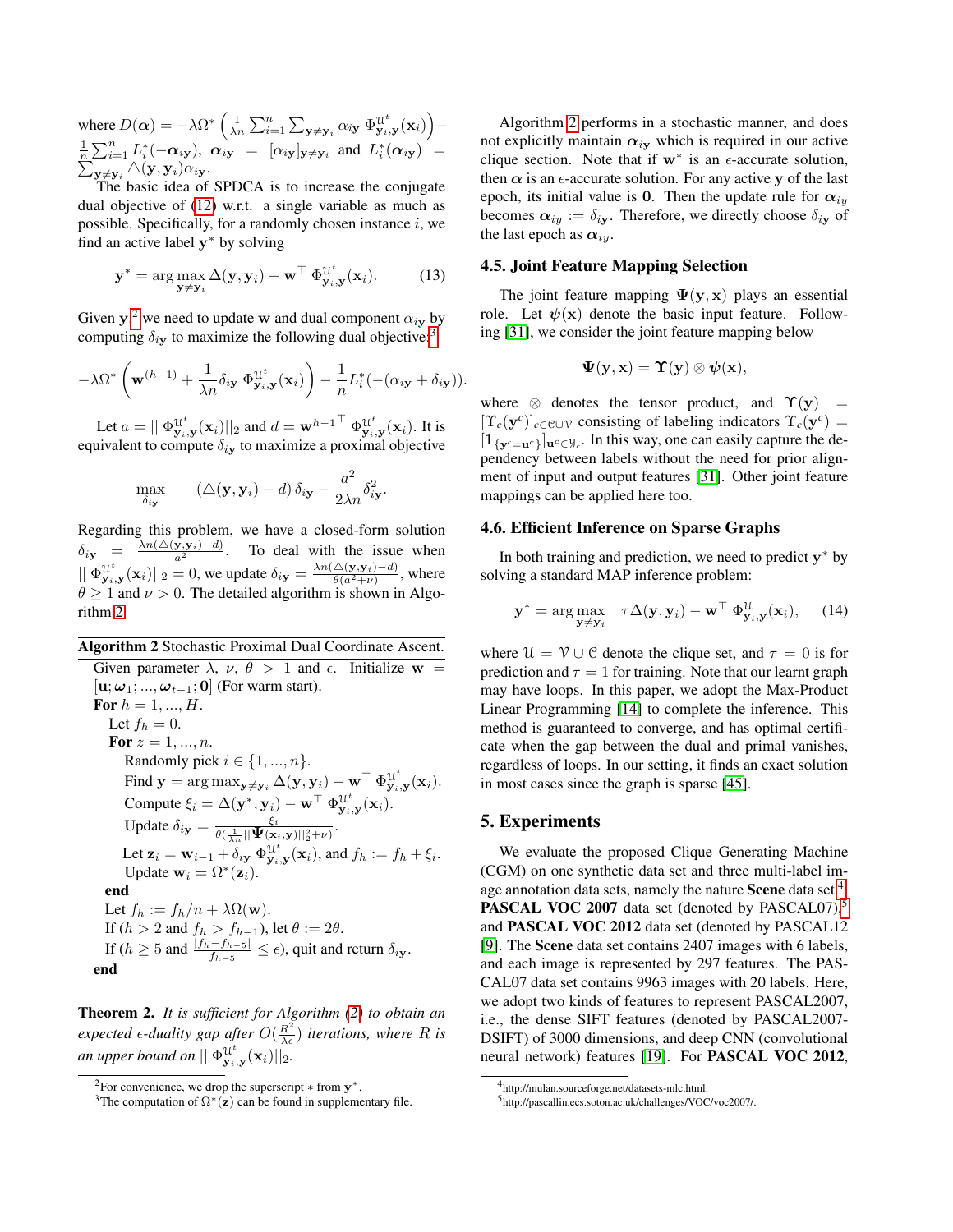<span id="page-5-3"></span>Table 2. Hamming loss on toy testing data set.

|             |                                |         |                | .<br>_____                  |                                          |               | .                |                                                      |                    |             |                               |
|-------------|--------------------------------|---------|----------------|-----------------------------|------------------------------------------|---------------|------------------|------------------------------------------------------|--------------------|-------------|-------------------------------|
| Method      | $\sim$ $\sim$ $\sim$<br>- UIVI | NO-Edge | FULL<br>.-Edge | <b>TREF</b><br><b>STATE</b> | $\overline{1281}$<br>HLLM-L <sub>1</sub> | LSG21<br>- La | <b>BR</b><br>500 | DI CT<br>$ \Gamma \rightarrow \gamma$<br>'LS.<br>132 | <b>MMOC</b><br>144 | 14٠<br>LEAL | PLEM $12.$<br>$F$ . For a $T$ |
| HammingLoss | 0.011                          | 0.053   | 0.028          | 0.044                       | 0.024                                    | 0.059         | 0.054            | 0.055                                                | 0.064              | J.0484      | 0.064                         |

we use CNN features only. In our experiment, we extrac-t CNN features via Caffe tool box,<sup>[6](#page-5-0)</sup> which represent each image by 4096 features. The statistics of these data sets are summarized in Table [1.](#page-5-1)

<span id="page-5-1"></span>Table 1. Data sets summary

| Data set       | $\#$ instances | $#$ features | $\#$ labels |  |  |  |
|----------------|----------------|--------------|-------------|--|--|--|
| Scene          | 2407           | 297          |             |  |  |  |
| PASCAL07-DSift | 9963           | 3000         | 20          |  |  |  |
| PASCAL07-CNN   | 9963           | 4096         | 20          |  |  |  |
| PASCAL12-CNN   | 11540          | 4096         | 20          |  |  |  |

#### 5.1. Baseline Methods and Performance Measures

We compare CGM with following baselines: BR (Binary Relevance) [\[23\]](#page-8-25); LEAD (Multi-label learning by exploiting label dependency) [\[43\]](#page-9-4); PLST (Principal label space transformation) [\[32\]](#page-8-3); MMOC(Maximum margin output coding) [\[44\]](#page-9-3); PLEM (Probabilistic enhancement model) [\[22\]](#page-8-8). HLLM-L1 (Hierarchical log linear model with overlapping group  $\ell_1$ -regularization) [\[28\]](#page-8-9); SSVM-CT (Structured SVM with ChowLiu Tree). BR is considered as a basic baseline; while PLEM, HLLM-L1, SSVM-CT and MMOC are considered as state-of-the-arts. We adopt LIBlinear SVM to build binary classifiers for BR [\[10\]](#page-8-26), which is the same as in [\[4\]](#page-7-5). We implement PLEM ourselves; while the sources of other methods are publicly available.

We adopt four widely used performance criteria as the comparison metrics, i.e., Hamming Loss, Macro-F1, Micro-F1, Micro-Recall [\[44,](#page-9-3) [4,](#page-7-5) [22\]](#page-8-8). All the measures are computed through the codes provided in [\[44\]](#page-9-3). The mean average precisions (mAP) is classical metric for measuring the performance of rankings [\[42\]](#page-9-8). However, in our methods and PLEM [\[22\]](#page-8-8), the labels are directly predicted by solving the MAP inference problem in [\(14\)](#page-4-5) (each predicted label is either 0 or 1), and the ranking information is not available. Therefore, we do not adopt mAP measure. On each data set, we compare all the methods by 5-cross validation. The mean and deviation of each criterion are recorded.

All the experiments are conducted in Matlab on a PC installed a 64-bit operating system with an Intel(R) Core(TM) i7-4770 CPU (3.40GHz with single-thread mode) and 8GB memory.

#### 5.2. Experimental Results on Synthetic Data Set

We first conduct a synthetic experiment to demonstrate the performance of the proposed method. We generate a synthetic data set of 10 labels (e.g.,  $V = \{1, ..., 10\}$ ) and

a basic input feature vector  $\psi(\mathbf{x}) \in \mathbb{R}^{10}$ , where each dimension is sampled from a Gaussian distribution  $N(0, 1)$ . We make 4 edges  $\hat{C} = \{\{1, 2\}, \{1, 3\}, \{1, 4\}, \{1, 5\}\}\$ as the ground-truth relevant edges. We then sample 2000 instances for training and 1000 instances for testing. For each node (*i.e*. a label here), we generate a Gaussian random weight vector  $\mathbf{u} \in \mathbb{R}^5$ . Since  $y^i \in \{0, 1\}$ , each edge has 4 possible states, namely 00, 01, 10, and 11 [\[28\]](#page-8-9). For each states, we generate a Gaussian random vector  $\mathbf{v} \in \mathbb{R}^5$ as the ground-truth edge parameters. After generating the ground-truth parameter denoted as w (constructed from u and v), we generate the ground-truth labels  $\hat{y}$  by solving  $\hat{\mathbf{y}} = \arg \max_{\mathbf{y} \in \mathcal{Y}} \mathbf{w}^\top \mathbf{\Psi}(\mathbf{y}, \mathbf{x})$ . We set  $\lambda = 0.0001$  and  $B = 2$  for CGM.

In the synthetic experiments we investigate: 1) whether the CGM can successfully find the ground-truth edges, and 2) whether these edges are helpful to improve the prediction performance. To do so, we adopt the following baselines for comparison: SSVM with all edges (denoted by FULL-Edge), SSVM without any edges (denoted by NO-Edge), and SSVM with ChowLiu Tree based graphs (denoted by CL-TREE). Note that above SSVMs based methods have the same primal objective function with ours (once the graph is given), thus we can plot their primal objective values versus number of epochs in Figure [2.](#page-5-2)



<span id="page-5-2"></span>Figure 2. Primal objective values versus  $#$  epochs

From Figure [2,](#page-5-2) CGM achieves the fastest convergence speed and the lowest objective value. In our experiment, it successfully finds the ground-truth edges; while the ChowLiu Tree cannot identify any of the ground-truth edges. In fact, SSVM without edges and SSVM with ChowLiu Tree graphs cannot decrease the objective significantly after 100 epochs. SSVM with all edges converges fast at the beginning epochs, but it become very slow after 150 epochs.

Note that the labels of this synthetic data set is very dense. Therefore, the Hamming loss is a sufficient criterion

<span id="page-5-0"></span><sup>&</sup>lt;sup>6</sup>http://caffe.berkeleyvision.org/.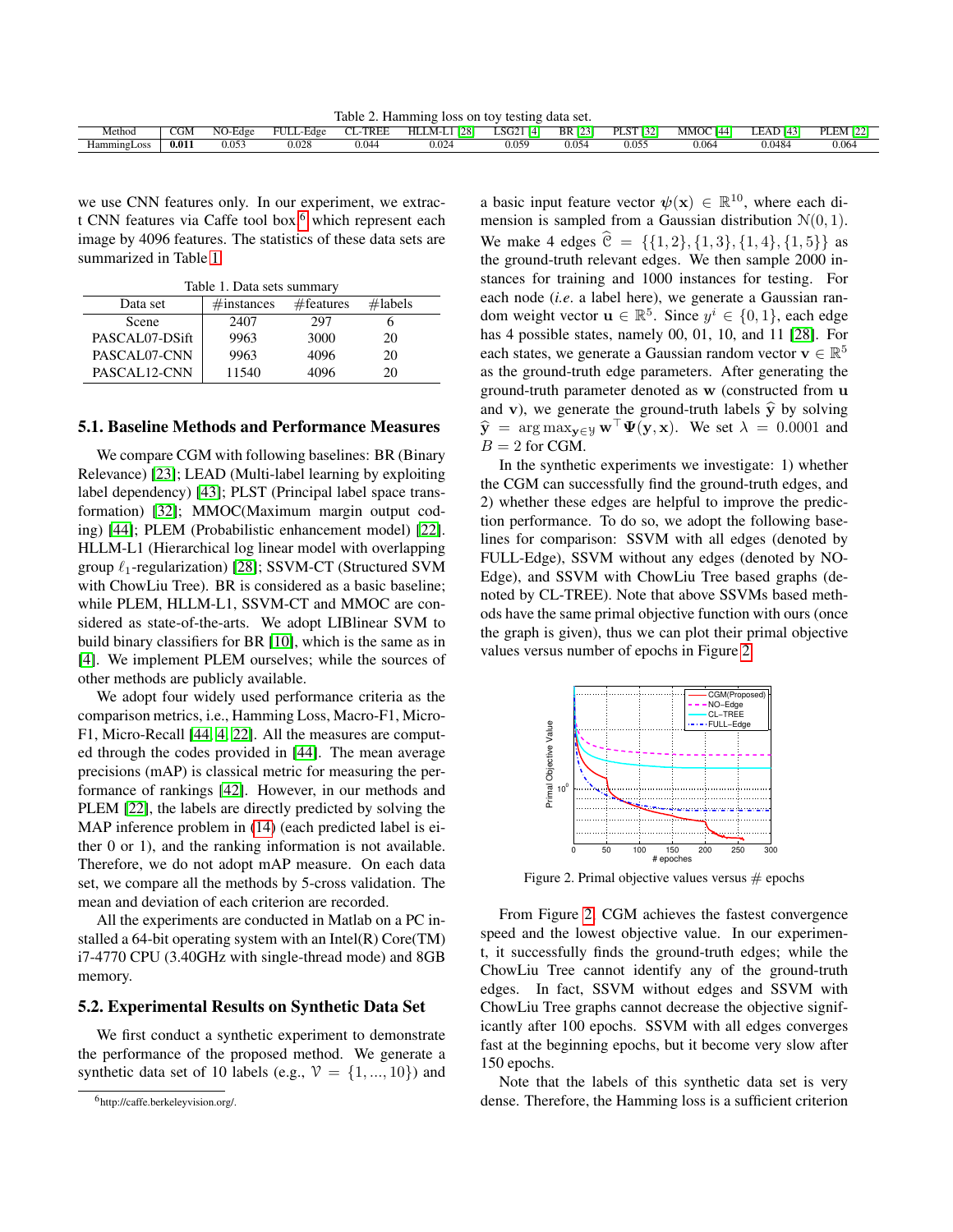for comparison. We reported the Hamming loss on testing data set in Table [2.](#page-5-3) From this table, CGM indeed achieves the lowest testing Hamming loss compared to other methods. HLLM-L1, which imposes sparsity on edges, shows better results than other methods except CGM. However, it has much higher memory requirements than CGM, thus it is not scalable to large-scale problems.

#### 5.3. Experimental Results on Real-world Data Sets

In the experiment on real-world data sets, we first report the mean and deviation of the four criteria obtained by various methods. The results are reported in Table [3.](#page-7-6) From Table [3,](#page-7-6) we draw the following conclusions.

- On all data sets, CGM shows better or comparable performance. In particular, CGM shows the best performance on PASCAL07 and PASCAL2012 using CNN features in terms of all four measures. Moreover, it also achieves the best results on all data sets in terms of Hamming loss and Macro-F1.
- From Table [3,](#page-7-6) CGM shows significant improvements over BR in terms all performance measures. This demonstrates that, exploiting the label dependency indeed improves the classification performance.
- CGM shows significantly better performance than SSVM-CT in terms of most measures, which demonstrates the effectiveness of CGM. In Figure [1](#page-0-2) of the Introduction section, we have compared the graphs obtained by ChowLiu Tree and CGM, and the graph obtained by CGM is more reasonable.
- CGM shows better performance than PLEM [\[22\]](#page-8-8), a method relies on a graph learned on labels only, and the features are not adopted to adjust the graph. Similarly, the LEAD method is based on a pre-learned DAG graph. Therefore, its performance is also limited.
- The HLLM-L1 method, which enforces sparsity on edges, shows comparable performance to CGM on Scene data set. But its results on PASCAL07 and PASCAL2012 data sets are absent due to the out-ofmemory issue.
- The PLST method shows relatively worse performance than others, but it is very efficient on large-scale problems of many labels. The MMOC method show superior results over BR and PLST, but the training of output codes is time consuming.

We further show the performance variation of CGM versus the number of edge cliques on Scene and PASCAL07- CNN data sets. The results are shown in Figures [3](#page-6-0) and [4.](#page-6-1) We draw the following conclusions. Firstly, on the two data sets, adding the relevant label dependencies improves the performance measures, such as Hamming loss and F1 measures. However, adding too many label dependencies does not necessarily improve the performance. For example, on



<span id="page-6-0"></span>Figure 3. Performance variations v.s.  $\#$  edges on Scene



<span id="page-6-1"></span>Figure 4. Performance variations v.s.  $#$  edges on PASCAL07

Scene data, the performance of CGM does not show significant improvement when there are more than 10 edges. On PASCAL07 data, the performance of CGM in terms of Hamming loss indeed degrades when there are more than 12 edges. In other words, adding too many edges (cliques) (especially irrelevant edges (cliques)) may even degrade the prediction performance.

#### 5.4. Further Comparison

In Table [4,](#page-7-7) we compare our results on Scene and PAS-CAL07 with four additional latest methods including LS-G21 [\[4\]](#page-7-5), MLF [\[18\]](#page-8-27), MLLS [\[41\]](#page-9-9), and MLRF [\[18\]](#page-8-27) using the published results in [\[4\]](#page-7-5). On Scene data set, we use the same features. However, the PASCAL07 data used in [\[4\]](#page-7-5) are represented by GIST features [\[25\]](#page-8-28). Therefore, the comparison on PASCAL07 might not be as indicative as we would expect. In fact, during the preparation of this paper, we have attempted to conduct experiments with the compared methods on PASCAL07 with GIST features, but the experimental results do not match the published results. This might be produced by data pre-processing, which, however, is unclear to us. Maybe due to the same reason, though we used the LSG21's source codes, we did not manage to reproduce their published results. Nevertheless, CGM outperforms comparison methods on Scene data in terms of F1 measures. On PASCAL07, CGM with CNN features achieves significantly better results than others. Interestingly, this comparison also demonstrates the superiority of CNN local features on multi-label image classification tasks.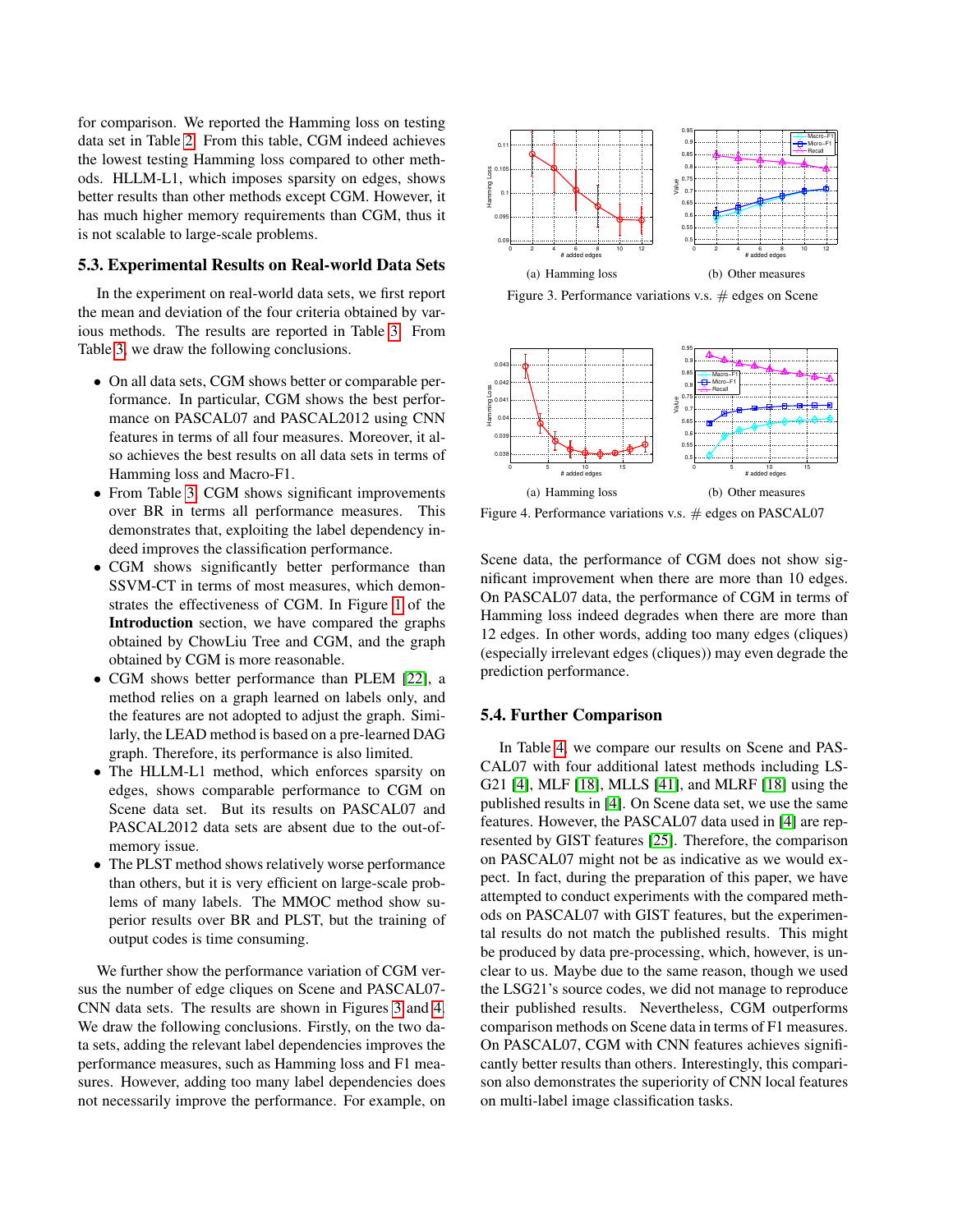|                     |                     | Data sets         |                     |                   |                   |  |  |
|---------------------|---------------------|-------------------|---------------------|-------------------|-------------------|--|--|
| Measure             | Methods             | Scene             | PASCAL07-DSift      | PASCAL07-CNN      | PASCAL12-CNN      |  |  |
|                     | <b>BR</b> [23]      | $0.110 \pm 0.003$ | $0.081 \pm 0.001$   | $0.052 \pm 0.001$ | $0.052 \pm 0.001$ |  |  |
|                     | <b>LEAD</b> [43]    | $0.100 + 0.002$   | $0.071 \pm 0.001$   | $0.045 \pm 0.001$ | $0.046 \pm 0.001$ |  |  |
|                     | PLST [32]           | $0.118 \pm 0.003$ | $0.091 \pm 0.001$   | $0.054 \pm 0.001$ | $0.060 \pm 0.001$ |  |  |
|                     | <b>MMOC</b> [44]    | $0.098 \pm 0.009$ | $0.076 \pm 0.001$   | $0.045 \pm 0.001$ | $0.047 \pm 0.001$ |  |  |
| <b>Hamming Loss</b> | <b>PLEM</b> [22]    | $0.099 \pm 0.003$ | $0.080 \pm 0.001$   | $0.049 \pm 0.003$ | $0.046 \pm 0.001$ |  |  |
|                     | <b>HLLM-L1</b> [28] | $0.104 \pm 0.002$ |                     |                   |                   |  |  |
|                     | SSVM-CT             | $0.100 \pm 0.002$ | $0.068 \pm 0.001$   | $0.041 \pm 0.001$ | $0.043 \pm 0.001$ |  |  |
|                     | CGM                 | $0.094 \pm 0.003$ | $0.065 \pm 0.001$   | $0.038 \pm 0.001$ | $0.040 \pm 0.001$ |  |  |
|                     | BR [23]             | $0.678 \pm 0.009$ | $0.279 \pm 0.004$   | $0.623 \pm 0.006$ | $0.424 \pm 0.014$ |  |  |
|                     | <b>LEAD</b> [43]    | $0.679 \pm 0.009$ | $0.0.170 \pm 0.003$ | $0.595 \pm 0.009$ | $0.555 \pm 0.009$ |  |  |
|                     | <b>PLST</b> [32]    | $0.608 \pm 0.006$ | $0.080 + 0.002$     | $0.502 \pm 0.008$ | $0.160 \pm 0.003$ |  |  |
|                     | <b>MMOC</b> [44]    | $0.696 \pm 0.020$ | $0.184 \pm 0.005$   | $0.577 \pm 0.003$ | $0.629 \pm 0.005$ |  |  |
| Macro-F1            | <b>PLEM</b> [22]    | $0.693 \pm 0.006$ | $0.276 \pm 0.003$   | $0.630 \pm 0.003$ | $0.605 \pm 0.007$ |  |  |
|                     | <b>HLLM-L1</b> [28] | $0.687 \pm 0.005$ |                     |                   |                   |  |  |
|                     | <b>SSVM-CT</b>      | $0.610 \pm 0.009$ | $0.214 \pm 0.008$   | $0.634 \pm 0.005$ | $0.629 \pm 0.004$ |  |  |
|                     | CGM                 | $0.708 + 0.010$   | $0.348 + 0.008$     | $0.648 + 0.002$   | $0.623 \pm 0.005$ |  |  |
|                     | <b>BR</b> [23]      | $0.676 + 0.010$   | $0.384 + 0.003$     | $0.657 + 0.004$   | $0.389 + 0.013$   |  |  |
|                     | <b>LEAD</b> [43]    | $0.682 \pm 0.010$ | $0.315 \pm 0.004$   | $0.659 \pm 0.006$ | $0.619 \pm 0.011$ |  |  |
|                     | <b>PLST</b> [32]    | $0.608 \pm 0.007$ | $0.285 \pm 0.005$   | $0.617 \pm 0.009$ | $0.436 \pm 0.006$ |  |  |
|                     | <b>MMOC</b> [44]    | $0.719 \pm 0.017$ | $0.364 \pm 0.004$   | $0.682 \pm 0.002$ | $0.666 \pm 0.003$ |  |  |
| Micro-F1            | <b>PLEM</b> [22]    | $0.691 \pm 0.010$ | $0.378 \pm 0.003$   | $0.673 \pm 0.003$ | $0.639 \pm 0.008$ |  |  |
|                     | <b>HLLM-L1</b> [28] | $0.698 \pm 0.014$ |                     |                   |                   |  |  |
|                     | <b>SSVM-CT</b>      | $0.682 \pm 0.010$ | $0.384 \pm 0.005$   | $0.701 \pm 0.006$ | $0.672 \pm 0.007$ |  |  |
|                     | CGM                 | $0.703 \pm 0.010$ | $0.434 \pm 0.005$   | $0.712 \pm 0.002$ | $0.681 + 0.007$   |  |  |
| Recall              | <b>BR</b> [23]      | $0.706 \pm 0.008$ | $0.438 + 0.007$     | $0.669 + 0.010$   | $0.267 + 0.009$   |  |  |
|                     | <b>LEAD</b> [43]    | $0.785 \pm 0.008$ | $0.407 \pm 0.004$   | $0.791 \pm 0.012$ | $0.780 \pm 0.006$ |  |  |
|                     | <b>PLST</b> [32]    | $0.740 \pm 0.013$ | $0.334 \pm 0.003$   | $0.693 \pm 0.023$ | $0.069 \pm 0.006$ |  |  |
|                     | <b>MMOC</b> [44]    | $0.745 \pm 0.017$ | $0.558 + 0.003$     | $0.825 + 0.007$   | $0.702 + 0.013$   |  |  |
|                     | <b>PLEM</b> [22]    | $0.773 \pm 0.007$ | $0.438 \pm 0.004$   | $0.688 \pm 0.009$ | $0.666 \pm 0.005$ |  |  |
|                     | <b>HLLM-L1</b> [28] | $0.789 \pm 0.010$ |                     |                   |                   |  |  |
|                     | <b>SSVM-CT</b>      | $0.785 \pm 0.008$ | $0.478 \pm 0.005$   | $0.810 \pm 0.008$ | $0.742 \pm 0.001$ |  |  |
|                     | CGM                 | $0.790 \pm 0.010$ | $0.426 + 0.012$     | $0.853 + 0.001$   | $0.819 + 0.015$   |  |  |

<span id="page-7-6"></span>Table 3. Performance comparison via 5-fold cross validations

<sup>1</sup> The results of HLLM-L1 [\[28\]](#page-8-9) on PASCAL data sets are absent due to out-of-memory issue.

Table 4. Performance comparison on Scene and PASCAL07

<span id="page-7-7"></span>

|           |                  | Data sets |               |  |
|-----------|------------------|-----------|---------------|--|
| Measure   | Methods          | Scene     | PASCAL07      |  |
|           | LSG21 [4]        | 0.675     | 0.407         |  |
|           | <b>MLF</b> [18]  | 0.684     | 0.332         |  |
| Macro-F1  | <b>MLLS</b> [41] | 0.472     | 0.322         |  |
|           | <b>MLRF</b> [18] | 0.682     | 0.326         |  |
|           | CGM              | 0.708     | $0.648$ (CNN) |  |
|           | LSG21 [4]        | 0.682     | 0.307         |  |
|           | MLF [18]         | 0.690     | 0.221         |  |
| Micro-F1  | <b>MLLS</b> [41] | 0.472     | 0.215         |  |
|           | <b>MLRF</b> [18] | 0.686     | 0.214         |  |
|           | CGM              | 0.703     | $0.712$ (CNN) |  |
|           | LSG21 [4]        | 0.706     | 0.309         |  |
|           | <b>MLF</b> [18]  | 0.687     | 0.221         |  |
| Precision | <b>MLLS</b> [41] | 0.473     | 0.215         |  |
|           | <b>MLRF</b> [18] | 0.705     | 0.22          |  |
|           | CGM              | 0.640     | $0.604$ (CNN) |  |

## 6. Conclusion

A clique generating machine (CGM) has been proposed to learn graph structures for multi-label image classification. We propose a convex programming model (which has exponentially many constraints) to learn sparse graph structures. To solve this model, a cutting plane algorithm is applied, which iteratively activates a group of cliques. An efficient stochastic proximal dual coordinate method has also been proposed to solve the non-smooth subproblems. Experimental results on a synthetic problem demonstrate that CGM indeed can identify the ground-truth cliques from structured labels. On three multi-label image data sets, the proposed CGM has shown much improved results compared to existing methods in terms of several performance measures.

The source code and relevant data sets are available at <http://www.tanmingkui.com/cgm.html>.

### References

- <span id="page-7-0"></span>[1] M. R. Boutell, J. Luo, X. Shen, and C. M. Brown. Learning multi-label scene classification. *Pattern Recogn.*, 37(9):1757–1771, 2004.
- <span id="page-7-3"></span>[2] J. K. Bradley and C. Guestrin. Learning tree conditional random fields. In *Proc. Int. Conf. Mach. Learn.*, 2010.
- <span id="page-7-1"></span>[3] S. S. Bucak, P. Kumar Mallapragada, R. Jin, and A. K. Jain. Efficient multi-label ranking for multiclass learning: application to object recognition. In *Proc. IEEE Conf. Comp. Vis. Patt. Recogn.*, 2009.
- <span id="page-7-5"></span>[4] X. Cai, F. Nie, W. Cai, and H. Huang. New graph structured sparsity model for multi-label image annotations. In *Proc. IEEE Int. Conf. Comp. Vis.*, 2013.
- <span id="page-7-2"></span>[5] C. Chow and C. Liu. Approximating discrete probability distributions with dependence trees. *IEEE Trans. Inform. Theory*, 14(3):462–467, 1968.
- <span id="page-7-4"></span>[6] K. Dembczyński, W. Waegeman, W. Cheng, and E. Hüllermeier. On label dependence and loss mini-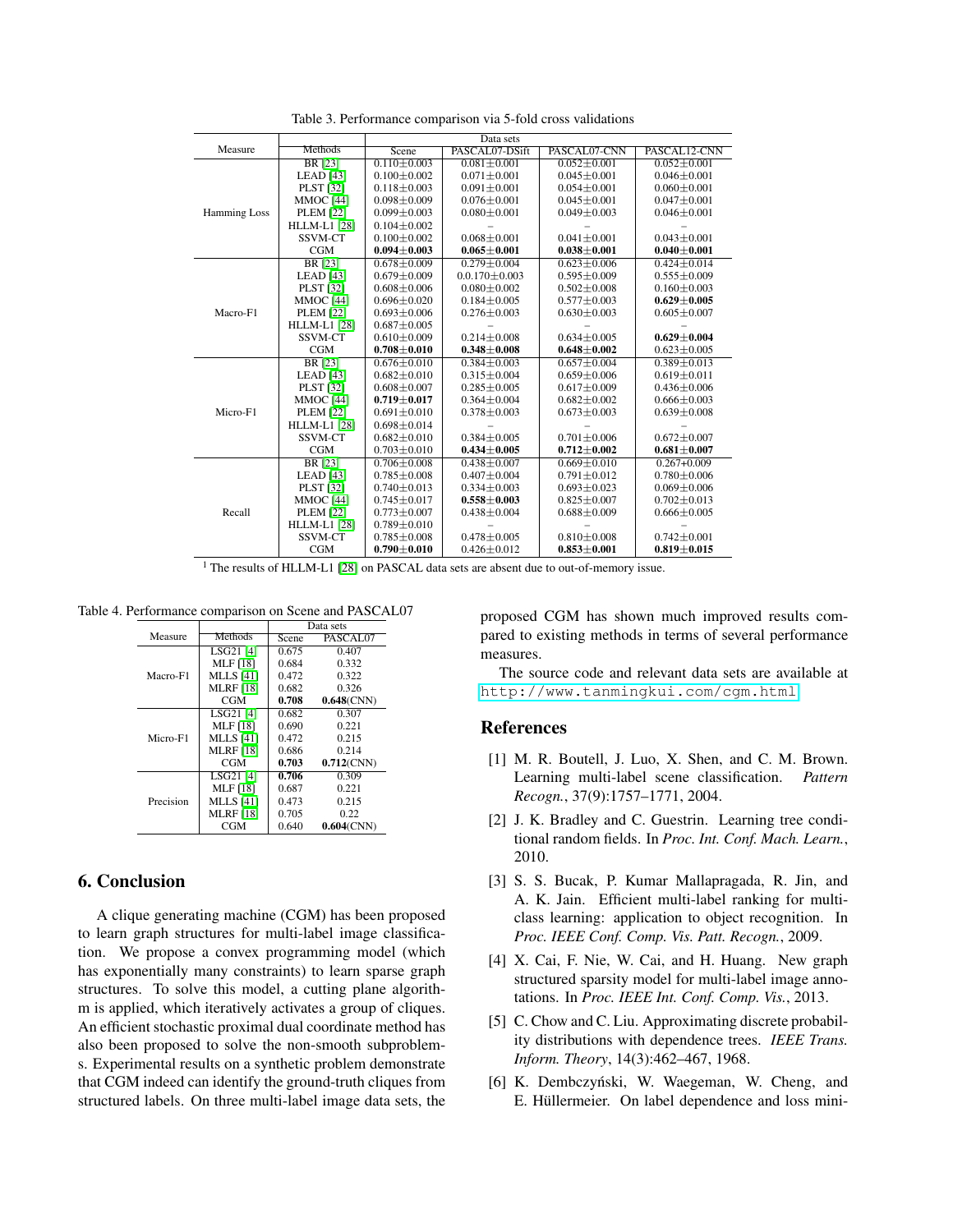mization in multi-label classification. *Mach. Learn.*, 88(1-2):5–45, 2012.

- <span id="page-8-12"></span>[7] K. Dembczynski, W. Waegeman, and E. Hüllermeier. An analysis of chaining in multi-label classification. In *Proc. Eur. Conf. Artificial Intell.*, 2012.
- <span id="page-8-13"></span>[8] S. Ding, G. Wahba, and X. Zhu. Learning higher-order graph structure with features by structure penalty. In *Proc. Adv. Neural Inf. Process. Syst.*, pages 253–261, 2011.
- <span id="page-8-23"></span>[9] M. Everingham, L. Van Gool, C. K. I. Williams, J. Winn, and A. Zisserman. The PASCAL Visual Object Classes Challenge 2012 (VOC2012) Results.
- <span id="page-8-26"></span>[10] R.-E. Fan, K.-W. Chang, C.-J. Hsieh, X.-R. Wang, and C.-J. Lin. LIBLINEAR: A library for large linear classification. *J. Mach. Learn. Res.*, pages 1871–1874, 2008.
- <span id="page-8-5"></span>[11] T. Finley and T. Joachims. Training structural svms when exact inference is intractable. In *Proc. Int. Conf. Mach. Learn.*, 2008.
- <span id="page-8-1"></span>[12] J. Fürnkranz, E. Hüllermeier, E. L. Mencía, and K. Brinker. Multilabel classification via calibrated label ranking. *Mach. Learn.*, 73(2):133–153, 2008.
- <span id="page-8-4"></span>[13] N. Ghamrawi and A. McCallum. Collective multilabel classification. In *Proc. ACM Int. Conf. Info. & Knowledge Management*, pages 195–200. ACM, 2005.
- <span id="page-8-22"></span>[14] A. Globerson and T. S. Jaakkola. Fixing max-product: Convergent message passing algorithms for MAP LPrelaxations. In *Proc. Adv. Neural Inf. Process. Syst.*, 2008.
- <span id="page-8-6"></span>[15] Y. Guo and S. Gu. Multi-label classification using conditional dependency networks. In *Proc. Int. Joint Conf. Artificial Intell.*, 2011.
- <span id="page-8-2"></span>[16] D. Hsu, S. Kakade, J. Langford, and T. Zhang. Multilabel prediction via compressed sensing. In *Proc. Adv. Neural Inf. Process. Syst.*, volume 22, pages 772–780, 2009.
- <span id="page-8-0"></span>[17] D. Koller and N. Friedman. *Probabilistic Graphical Models: Principles and Techniques*. MIT Press, 2009.
- <span id="page-8-27"></span>[18] D. Kong, C. Ding, and H. H. H. Zhao. Multi-label relieff and f-statistic feature selections for image annotation. In *Proc. IEEE Conf. Comp. Vis. Patt. Recogn.*, 2012.
- <span id="page-8-24"></span>[19] A. Krizhevsky, I. Sutskever, and G. E. Hinton. Imagenet classification with deep convolutional neural networks. In *Proc. Adv. Neural Inf. Process. Syst.*, pages 1097–1105, 2012.
- <span id="page-8-15"></span>[20] S. Lacoste-Julien, M. Jaggi, M. Schmidt, and P. Pletscher. Block-coordinate frank-wolfe optimization for structural svms. In *ICML*, 2013.
- <span id="page-8-14"></span>[21] J. D. Lafferty, A. McCallum, and F. Pereira. Conditional random fields: Probabilistic modeling for segmenting and labeling sequence data. In *Proc. Int. Conf. Mach. Learn.*, 2001.
- <span id="page-8-8"></span>[22] X. Li, F. Zhao, and Y. Guo. Multi-label image classification with a probabilistic label enhancement model. In *Proc. Uncertainty in Artificial Intell.*, 2014.
- <span id="page-8-25"></span>[23] O. Luaces, J. Díez, J. Barranquero, J. J. del Coz, and A. Bahamonde. Binary relevance efficacy for multilabel classification. *Progress in Artificial Intelligence*, 1(4):303–313, 2012.
- <span id="page-8-19"></span>[24] A. F. Martins, M. A. T. Figueiredo, P. M. O. Aguiar, N. A. Smith, and E. P. Xing. Online multiple kernel learning for structured prediction. Technical report, 2010.
- <span id="page-8-28"></span>[25] A. Oliva and A. Torralba. Building the gist of a scene: The role of global image features in recognition. *Progress in brain research*, 155:23–36, 2006.
- <span id="page-8-10"></span>[26] S. Paisitkriangkrai, C. Shen, Q. Shi, and A. van den Hengel. RandomBoost: Simplified multiclass boosting through randomization. *IEEE Trans. Neural Netw. Learn. Syst.*, 25(4):764–779, 2014.
- <span id="page-8-11"></span>[27] S. Paisitkriangkrai, C. Shen, and A. van den Hengel. A scalable stagewise approach to large-margin multiclass loss-based boosting. *IEEE Trans. Neural Netw. Learn. Syst.*, 25(5):1002–1013, 2014.
- <span id="page-8-9"></span>[28] M. W. Schmidt and K. P. Murphy. Convex structure learning in log-linear models: Beyond pairwise potentials. In *Proc. Int. Conf. Artificial Intell. & Statistics*, pages 709–716, 2010.
- <span id="page-8-21"></span>[29] S. Shalev-Shwartz and T. Zhang. Proximal stochastic dual coordinate ascent, 2012.
- <span id="page-8-16"></span>[30] M. Sion. On general minimax theorems. *Pacific J. Math*, 8(1):171–176, 1958.
- <span id="page-8-7"></span>[31] H. Su and J. Rousu. Multilabel classification through random graph ensembles. *Mach. Learn.*, 2014.
- <span id="page-8-3"></span>[32] F. Tai and H.-T. Lin. Multilabel classification with principal label space transformation. *Neural Comput.*, 24(9):2508–2542, 2012.
- <span id="page-8-18"></span>[33] M. Tan, I. Tsang, and L. Wang. Towards ultrahigh dimensional feature selection for big data. *J. Mach. Learn. Res.*, 15:1371–1429, 2014.
- <span id="page-8-20"></span>[34] M. Tan, I. W. Tsang, L. Wang, and X. Zhang. Convex matching pursuit for large-scale sparse coding and subset selection. In *Proc. AAAI*, 2012.
- <span id="page-8-17"></span>[35] M. Tan, L. Wang, and I. Tsang. Learning sparse svm for feature selection on very high dimensional datasets. In *Proc. Int. Conf. Mach. Learn.*, pages 1047–1054, 2010.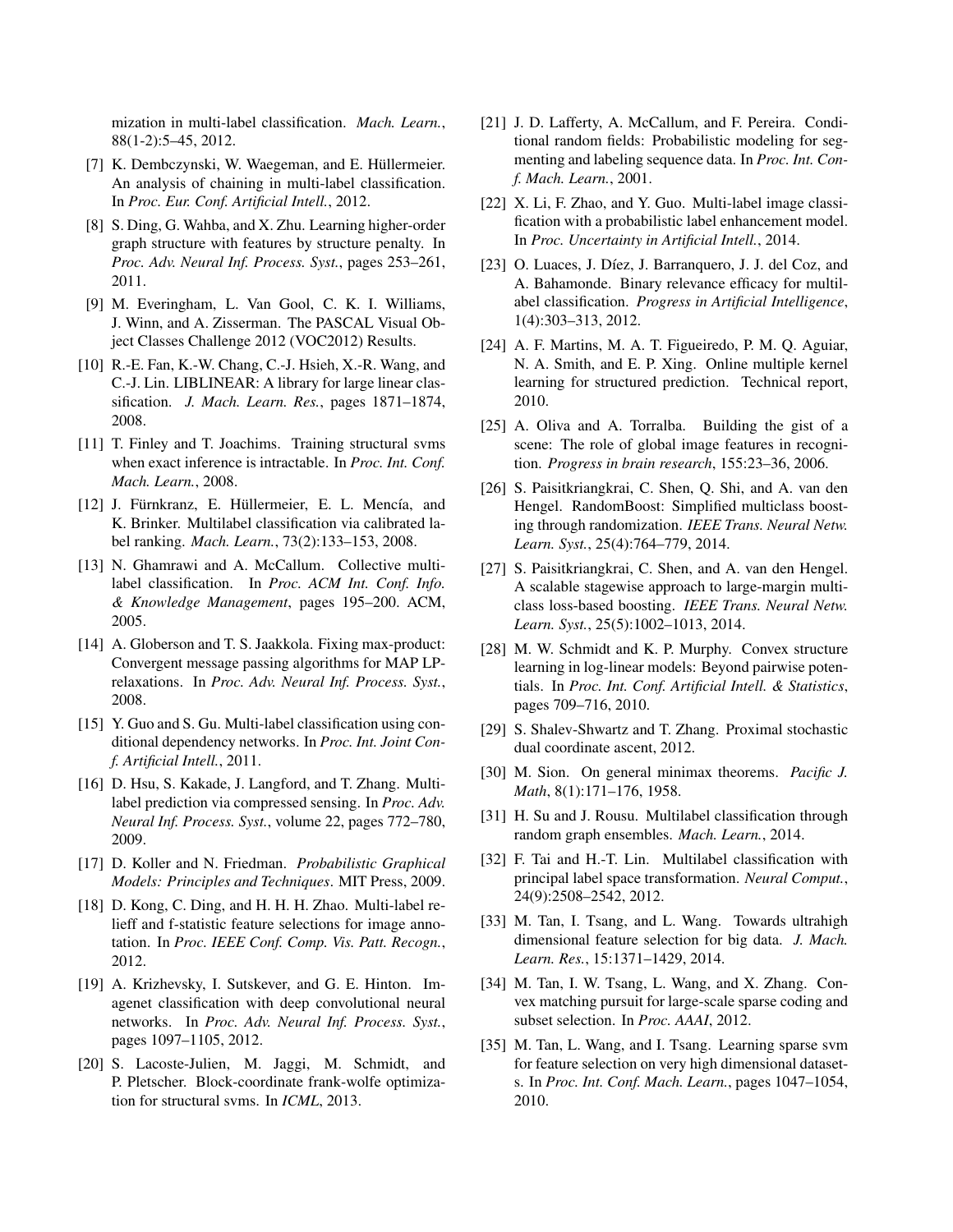- <span id="page-9-5"></span>[36] I. Tsochantaridis, T. Joachims, T. Hofmann, and Y. Altun. Large margin methods for structured and interdependent output variables. In *J. Mach. Learn. Res.*, pages 1453–1484, 2005.
- <span id="page-9-1"></span>[37] G. Tsoumakas, I. Katakis, and I. Vlahavas. Mining multi-label data. In *Data mining and knowledge discovery handbook*, pages 667–685. Springer, 2010.
- <span id="page-9-2"></span>[38] G. Tsoumakas and I. Vlahavas. Random k-labelsets: An ensemble method for multilabel classification. In *Proc. Euro. Conf. Mach. Learn.*, pages 406–417. Springer, 2007.
- <span id="page-9-0"></span>[39] Q. Wu, Y. Ye, H. Zhang, T. W. S. Chow, and S. S. Ho. ML-TREE: A tree-structure-based approach to multilabel learning. *IEEE Trans. Neural Netw. Learn. Syst.*, 2014.
- <span id="page-9-6"></span>[40] S. Xiao, W. Li, D. Xu, and D. T. 2015. Accelerating low rank representation via reformulation with factorized data. In *Proc. IEEE Conf. Comp. Vis. Patt. Recogn.*, 2015.
- <span id="page-9-9"></span>[41] K. Yu, S. Yu, and V. Tresp. Multi-label informed latent semantic indexing. In *Proc. Annual ACM SIGIR Conf.*, pages 258–265. ACM, 2005.
- <span id="page-9-8"></span>[42] Y. Yue, T. Finley, F. Radlinski, and T. Joachims. A support vector method for optimizing average precision. In *Proc. Annual ACM SIGIR Conf.*, 2007.
- <span id="page-9-4"></span>[43] M.-L. Zhang and K. Zhang. Multi-label learning by exploiting label dependency. In *Proc. ACM Int. Conf. Knowledge Discovery & Data Mining*, 2010.
- <span id="page-9-3"></span>[44] Y. Zhang and J. Schneider. Maximum margin output coding. In *Proc. Int. Conf. Mach. Learn.*, 2012.
- <span id="page-9-7"></span>[45] Z. Zhang, O. Shi, Y. Zhang, C. Shen, and A. van den Hengel. Constraint reduction using marginal polytope diagrams for MAP LP relaxations, 2013.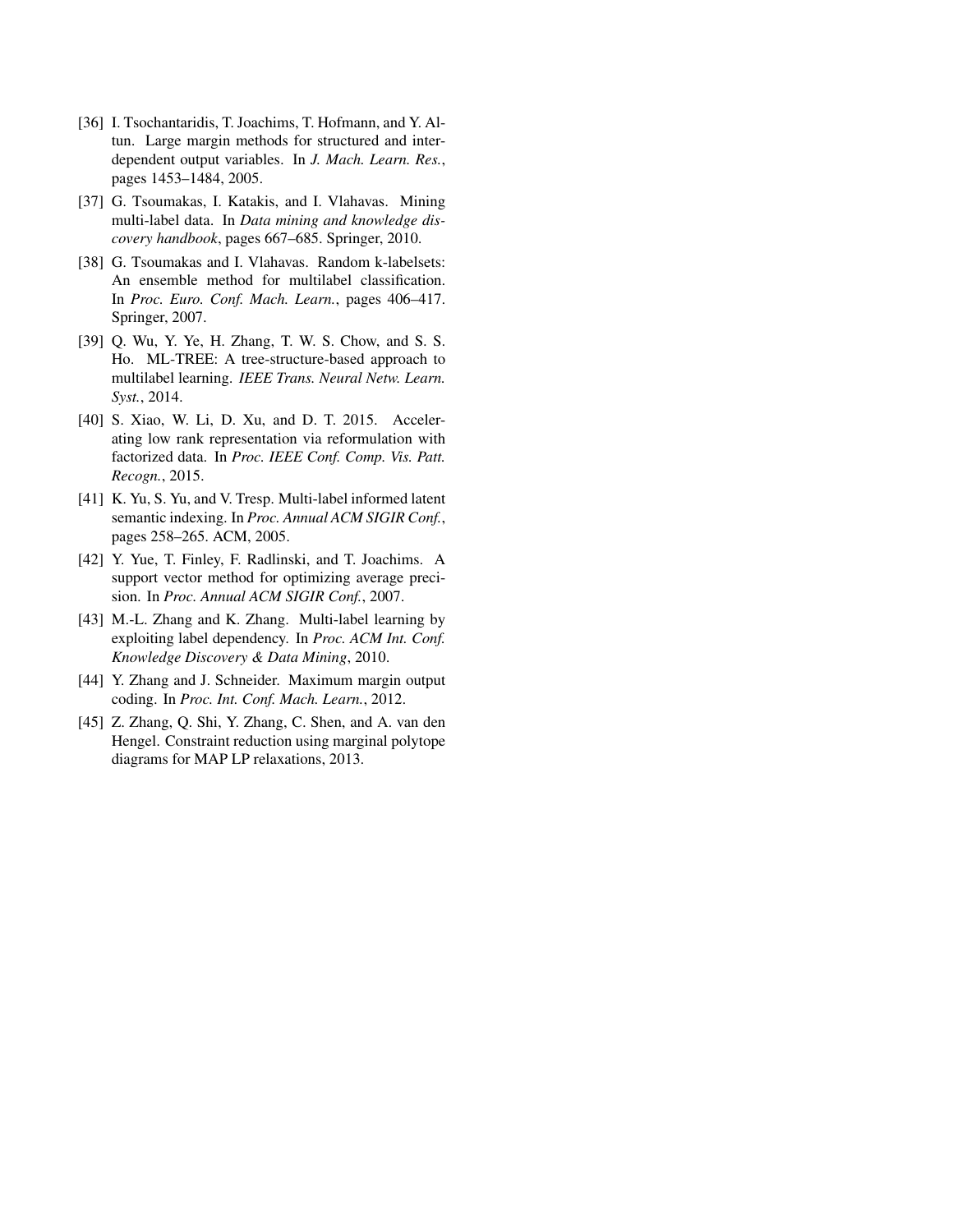## Supplementary Materials for Paper 1915

Due to the page limit, in the main paper, we omitted some details of Algorithms [1](#page-2-3) and [2,](#page-4-2) and all the proof of the main conclusions. In this supplementary file, we first present the omitted details of Algorithms [1](#page-2-3) and [2,](#page-4-2) and then present the derivations of the main conclusions in the paper.

## A. More Details about Algorithm [1](#page-2-3) and Algorithm [2](#page-4-2)

For convenience, we first present the stopping conditions of Algorithm [2.](#page-4-2)

## A.1. Stopping Condition of Algorithm [2](#page-4-2)

It is usually non-trivial to set a proper stopping condition for stochastic optimization algorithms. Usually, we can stop an algorithm when the objective value does not change significantly. For example, we can stop Algorithm [2](#page-4-2) if the primal objective value cannot decrease significantly. Unfortunately, computing the primal objective value  $f_h$  is very expensive. Moreover, the primal objective value does not monotonically decrease w.r.t. h. Therefore, we propose to stop Algorithm [2](#page-4-2) if  $h > 5$  and

$$
\frac{|f_h - f_{h-5}|}{f_{h-5}} \le \epsilon.
$$

Here,  $f_h$  is computed as in Algorithm [2,](#page-4-2) and it approximates the primal objective value of the SSVM subproblem. In our implementation, we choose and fix  $\epsilon = 0.005$ .

## A.2. Inequality Constraint Handling in Subproblem Optimization

Note that the conjugate dual of the subproblem in [\(12\)](#page-3-5) is

<span id="page-10-0"></span>
$$
\max_{\mathbf{\alpha}} \quad -\lambda \Omega^* \left( \frac{1}{\lambda n} \sum_{i=1}^n \sum_{\mathbf{y} \neq \mathbf{y}_i} \alpha_{i\mathbf{y}} \mathbf{w}^\top \Phi_{\mathbf{y}_i, \mathbf{y}}^{\mathcal{U}^t}(\mathbf{x}_i) \right) - \frac{1}{n} \sum_{i=1}^n L_i^*(-\alpha_{i\mathbf{y}}),
$$
\n
$$
\text{s.t.} \sum_{\mathbf{y} \neq \mathbf{y}_i} \alpha_{i\mathbf{y}} \le 1, \forall i \in [n].
$$
\n(15)

where  $\alpha_{iy} = [\alpha_{iy}]_{y \neq y_i}$  and  $L_i^*$  denotes the conjugate of the loss function  $L_i$ . Note that in [\(15\)](#page-10-0), we have an **inequality constraint**  $\sum_{\mathbf{y}\neq\mathbf{y}_i}\alpha_{i\mathbf{y}}\leq 1$  on  $\boldsymbol{\alpha}_{i\mathbf{y}}.$ 

In Algorithm [2,](#page-4-2) we do not store  $\alpha_{iy}$  explicitly, thus we can not handle the inequality constraint directly. When the inequality constraint is ignored, the update rule  $\delta_{iy} = \frac{\lambda n (\Delta(y, y_i) - d)}{(a^2 + \nu)}$  $\frac{\Delta(\mathbf{y}, \mathbf{y}_i) - a_j}{(a^2 + \nu)}$  may be too aggressive (e.g.  $\delta_{iy}$  may be too large). To address this, we use a scaled update rule  $\delta_{iy} = \frac{\lambda n (\triangle(y, y_i) - d)}{\theta (a^2 + v)}$  $\frac{\triangle(\mathbf{y}, \mathbf{y}_i) - a_j}{\theta(a^2 + \nu)}$  instead, where  $\theta > 1$ . In our implementation, we initialize  $\theta = 2$  and update  $\theta := 2\theta$  when  $f_h$  does not decrease (See Algorithm [2\)](#page-4-2).

## A.3. Stopping Condition of Algorithm [1](#page-2-3)

Similar in Algorithm [2,](#page-4-2) we stop Algorithm [1](#page-2-3) when the primal objective value does not decrease significantly. Let  $f^t = f_h$ , where  $f_h$  is the approximated primal objective value obtained from Algorithm [2.](#page-4-2) Then, we stop Algorithm [1](#page-2-3) if  $t > 2$  and

$$
\frac{|f^t - f^{t-2}|}{f_{t-2}} \le \epsilon_o.
$$

In our implementation, we choose and fix  $\epsilon_o = 0.05$ .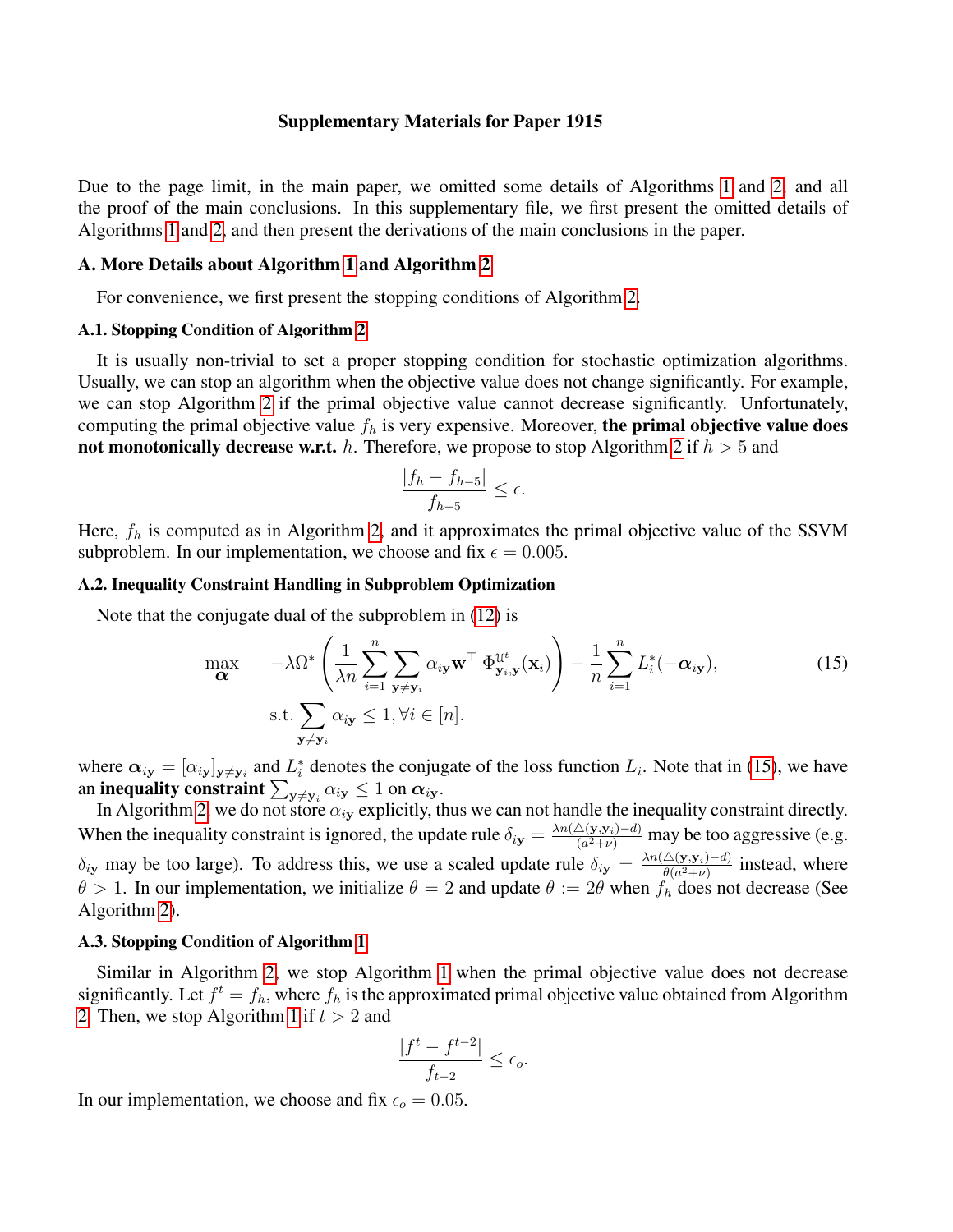## B. Lagrangian Dual in [\(4\)](#page-2-5) of Problem [\(3\)](#page-2-0)

*Proof.* Note that  $\Phi^{\mathcal{V}}_{\mathbf{y}_i,\mathbf{y}}(\mathbf{x}_i) := \Psi_{\mathcal{V}}(\mathbf{y}_i,\mathbf{x}_i) - \Psi_{\mathcal{V}}(\mathbf{y},\mathbf{x}_i)$ ,  $\Phi^{\mathcal{C}}_{\mathbf{y}_i,\mathbf{y}}(\mathbf{x}_i;\boldsymbol{\eta}) := \Psi_{\mathcal{C}}(\mathbf{y}_i,\mathbf{x}_i;\boldsymbol{\eta}) - \Psi_{\mathcal{C}}(\mathbf{y},\mathbf{x}_i;\boldsymbol{\eta})$ . The Lagrangian function of the inner minimization problem in [\(3\)](#page-2-0) can be written as:

<span id="page-11-0"></span>
$$
\mathcal{L}(\mathbf{w}, \boldsymbol{\xi}, \boldsymbol{\alpha}, \boldsymbol{\beta}) = \frac{\lambda}{2} ||\mathbf{w}||^2 + \frac{1}{n} \sum_{i=1}^n \xi_i - \boldsymbol{\beta}^\top \boldsymbol{\xi} + \sum_{i=1}^n \sum_{\mathbf{y} \neq \mathbf{y}_i} \alpha_{i\mathbf{y}} \left( \Delta(\mathbf{y}, \mathbf{y}_i) - \mathbf{u}^\top \boldsymbol{\Phi}_{\mathbf{y}_i, \mathbf{y}}^\mathbf{y}(\mathbf{x}_i) - \mathbf{v}^\top \boldsymbol{\Phi}_{\mathbf{y}_i, \mathbf{y}}^\mathbf{e}(\mathbf{x}_i; \boldsymbol{\eta}) - \xi_i \right).
$$
(16)

Let  $\boldsymbol{\alpha} := [\alpha_{1y}, ..., \alpha_{ny}]^\top$ . The KKT condition of [\(16\)](#page-11-0) can be written as

$$
\frac{\partial \mathcal{L}(\mathbf{w}, \boldsymbol{\xi}, \boldsymbol{\alpha}, \boldsymbol{\beta})}{\partial \mathbf{u}} = 0 \Rightarrow \mathbf{u} = \frac{1}{\lambda} \sum_{i=1}^{n} \sum_{\mathbf{y} \neq \mathbf{y}_i} \alpha_{i\mathbf{y}} \, \Phi_{\mathbf{y}_i, \mathbf{y}}^{\mathcal{V}}(\mathbf{x}_i); \tag{17}
$$

$$
\frac{\partial \mathcal{L}(\mathbf{w}, \boldsymbol{\xi}, \boldsymbol{\alpha}, \boldsymbol{\beta})}{\partial \mathbf{v}} = 0 \Rightarrow \mathbf{v} = \frac{1}{\lambda} \sum_{i=1}^{n} \sum_{\mathbf{y} \neq \mathbf{y}_{i}} \alpha_{i\mathbf{y}} \, \Phi_{\mathbf{y}_{i}, \mathbf{y}}^{e}(\mathbf{x}_{i}; \boldsymbol{\eta});
$$
\n(18)

$$
\frac{\partial \mathcal{L}(\mathbf{w}, \boldsymbol{\xi}, \boldsymbol{\alpha}, \boldsymbol{\beta})}{\partial \xi_i} = 0 \Rightarrow \frac{1}{n} = \sum_{\mathbf{y} \neq \mathbf{y}_i} \alpha_{i\mathbf{y}} + \beta_i; \tag{19}
$$

$$
\alpha \succeq 0, \text{ and } \beta \succeq 0. \tag{20}
$$

Let  $\mathcal{A}=\{\boldsymbol{\alpha}\in\mathbb{R}^l|\boldsymbol{\alpha}\succeq 0, \sum_{\mathbf{y}\neq \mathbf{y}_i}\alpha_{i\mathbf{y}}\leq \frac{1}{n}\}$  $\frac{1}{n}$ } be the domain of  $\alpha$ . Define

$$
\mathbf{u}(\boldsymbol{\alpha}) := \sum_{i=1}^{n} \sum_{\mathbf{y} \neq \mathbf{y}_i} \alpha_{i\mathbf{y}} \, \Phi_{\mathbf{y}_i,\mathbf{y}}^{\mathcal{V}}(\mathbf{x}_i) \text{ and } \mathbf{v}(\boldsymbol{\alpha},\boldsymbol{\eta}) := \sum_{i=1}^{n} \sum_{\mathbf{y} \neq \mathbf{y}_i} \alpha_{i\mathbf{y}} \, \Phi_{\mathbf{y}_i,\mathbf{y}}^{\mathcal{C}}(\mathbf{x}_i;\boldsymbol{\eta}). \tag{21}
$$

Substituting the above relations into [\(16\)](#page-11-0), the Lagrangian dual of the inner problem of [\(3\)](#page-2-0) can be written as

$$
\max_{\mathbf{\alpha} \in \mathcal{A}} \quad -\frac{1}{2\lambda} ||\mathbf{u}(\mathbf{\alpha})||^2 - \frac{1}{2\lambda} ||\mathbf{v}(\mathbf{\alpha}, \boldsymbol{\eta})||^2 + \mathbf{b}^\top \mathbf{\alpha}.
$$

 $\Box$ 

## C. Proof of Theorem [1](#page-3-6)

The proof of Theorem [1](#page-3-6) can be adapted from the proof of Theorem 2 in [\[35\]](#page-8-17).

## D. Proof of Proposition [1](#page-3-7)

*Proof.* Let  $\Omega(\boldsymbol{\omega}) = \frac{1}{2} (\sum_{k=1}^t ||\boldsymbol{\omega}_k||)^2$ . Define a cone  $\Omega_r = \{(\mathbf{u}, v) \in \mathbb{R}^{r+1}, ||\mathbf{u}||_2 \le v\}$ . Let  $z_k = ||\boldsymbol{\omega}_k||$ , we have  $\Omega(\mathbf{v}) = \frac{1}{2} (\sum_{k=1}^{t} ||\boldsymbol{\omega}_k||)^2 = \frac{1}{2}$  $\frac{1}{2}z^2$ , where  $z = \sum_{k=1}^t z_k$ ,  $z_k \ge 0$  and  $z \ge 0$ . Then, problem [\(10\)](#page-3-2) can be transformed to the following problem:

<span id="page-11-1"></span>
$$
\min_{z, \mathbf{u}, \mathbf{v}} \frac{\lambda}{2} ||\mathbf{u}||^2 + \frac{\lambda}{2} z^2 + \frac{1}{n} \sum_{i=1}^n \xi_i, \text{ s.t.} \sum_{k=1}^t z_k \le z, \ (\boldsymbol{\omega}_k, z_k) \in \mathcal{Q}_r,
$$
  

$$
\mathbf{w}^\top \Phi_{\mathbf{y}_i, \mathbf{y}}^{u^t}(\mathbf{x}_i) \ge \Delta(\mathbf{y}, \mathbf{y}_i) - \xi_i, \ \xi_i \ge 0 \ \forall i, \forall \mathbf{y} \in \mathcal{Y} \setminus \mathbf{y}_i.
$$

where  $\boldsymbol{\omega} = [\omega'_1, ..., \omega'_t]'$ . The Lagrangian function of [\(23\)](#page-11-1) can be written as:

$$
\mathcal{L}(z, \mathbf{v}, \boldsymbol{\xi}, b, \boldsymbol{\alpha}, \gamma, \boldsymbol{\zeta}, \boldsymbol{\varpi}) = \frac{\lambda}{2} ||\mathbf{u}||^2 + \frac{\lambda}{2} z^2 + \frac{1}{n} \sum_{i=1}^n \xi_i + \gamma (\sum_{k=1}^t z_k - z) - \sum_{k=1}^t (\zeta_k' \boldsymbol{\omega}_k + \boldsymbol{\varpi}_k z_k)
$$

$$
- \sum_{i=1}^n \sum_{\mathbf{y} \neq \mathbf{y}_i} \alpha_{i\mathbf{y}} \left( \Delta(\mathbf{y}, \mathbf{y}_i) - \xi_i - \left( \Phi_{\mathbf{y}_i, \mathbf{y}}^{\gamma}(\mathbf{x}_i) + \sum_{k=1}^t \boldsymbol{\omega}_k^{\top} \Phi_{\mathbf{y}_i, \mathbf{y}}^{\Gamma_k}(\mathbf{x}_i) \right) \right) - \boldsymbol{\beta}^{\top} \boldsymbol{\xi},
$$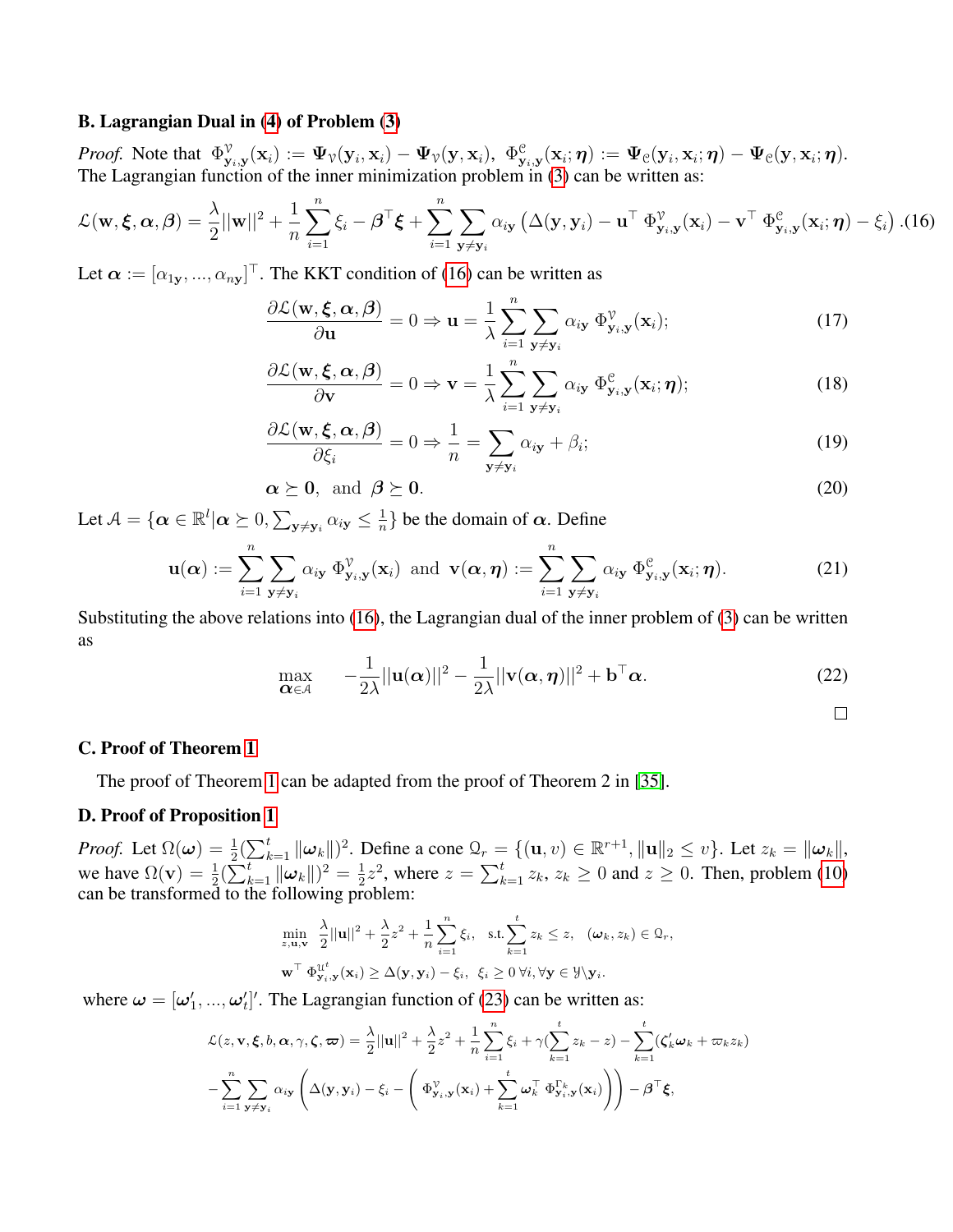where  $\alpha$ ,  $\gamma$ ,  $\zeta_k$  and  $\varpi_k$  are the Lagrangian dual variables to the corresponding constraints. The KKT condition can be expressed as

$$
\nabla_z \mathcal{L} = \lambda z - \gamma = 0 \qquad \Rightarrow z = \frac{\gamma}{\lambda};
$$
\n
$$
\nabla_{z_k} \mathcal{L} = \gamma - \varpi_k = 0 \qquad \Rightarrow \varpi_k = \gamma;
$$
\n
$$
\nabla_{\mathbf{u}} \mathcal{L} = \lambda \mathbf{u} + \sum_{i=1}^n \sum_{\mathbf{y} \neq \mathbf{y}_i} \alpha_{i\mathbf{y}} \Phi_{\mathbf{y}_i, \mathbf{y}}^{\gamma}(\mathbf{x}_i) \qquad \Rightarrow \mathbf{u} = -\frac{1}{\lambda} \sum_{i=1}^n \sum_{\mathbf{y} \neq \mathbf{y}_i} \alpha_{i\mathbf{y}} \Phi_{\mathbf{y}_i, \mathbf{y}}^{\gamma}(\mathbf{x}_i) \qquad \nabla \omega_k \mathcal{L} = -\sum_{i=1}^n \sum_{\mathbf{y} \neq \mathbf{y}_i} \alpha_{i\mathbf{y}} \left( \Phi_{\mathbf{y}_i, \mathbf{y}}^{\Gamma_k}(\mathbf{x}_i) \right) - \zeta_k = 0 \qquad \Rightarrow \zeta_k = -\sum_{i=1}^n \sum_{\mathbf{y} \neq \mathbf{y}_i} \alpha_{i\mathbf{y}} \left( \Phi_{\mathbf{y}_i, \mathbf{y}}^{\Gamma_k}(\mathbf{x}_i) \right);
$$
\n
$$
\nabla_{\xi_i} \mathcal{L} = \frac{1}{n} - \sum_{\mathbf{y} \neq \mathbf{y}_i} \alpha_{i\mathbf{y}} - \beta_i = 0 \qquad \Rightarrow \zeta_k = 0 \qquad \Rightarrow \zeta_k = -\sum_{i=1}^n \sum_{\mathbf{y} \neq \mathbf{y}_i} \alpha_{i\mathbf{y}} \left( \Phi_{\mathbf{y}_i, \mathbf{y}}^{\Gamma_k}(\mathbf{x}_i) \right);
$$
\n
$$
\begin{aligned}\n\|\zeta_k\| \leq \varpi_k && \Rightarrow \|\zeta_k\| \leq \gamma; \\
\delta_k && \geq 0 \end{aligned}
$$

By substituting the above equations into the Lagrangian function, we have

$$
\mathcal{L}(z,\mathbf{v},\boldsymbol{\xi},b,\boldsymbol{\alpha},\gamma,\boldsymbol{\zeta},\boldsymbol{\varpi})=-\frac{1}{2\lambda}\gamma^2-\frac{1}{2\lambda}||\omega(\boldsymbol{\alpha})||^2+\sum_{i=1}^n\sum_{\mathbf{y}\neq\mathbf{y}_i}\alpha_{i\mathbf{y}}\Delta(\mathbf{y},\mathbf{y}_i).
$$

Hence the dual problem of the  $\ell_{2,1}^2$ -regularized problem can be written as:

$$
\max_{\gamma,\alpha} \quad -\frac{1}{2\lambda}\gamma^2 - \frac{1}{2\lambda}||\mathbf{u}(\alpha)||^2 + \sum_{i=1}^n \sum_{\mathbf{y}\neq\mathbf{y}_i} \alpha_{i\mathbf{y}}\Delta(\mathbf{y}, \mathbf{y}_i)
$$
\n
$$
\text{s.t.} \quad \Big\|\sum_{i=1}^n \sum_{\mathbf{y}\neq\mathbf{y}_i} \alpha_{i\mathbf{y}} \Phi_{\mathbf{y}_i,\mathbf{y}}^{\Gamma_k}(\mathbf{x}_i)\Big\| \leq \gamma, \ \ k = 1, \cdots, t,
$$
\n
$$
\alpha_i \geq 0, \sum_{\mathbf{y}\neq\mathbf{y}_i} \alpha_{i\mathbf{y}} \leq \frac{1}{n}, \ \ i = 1, \cdots, n.
$$

Let  $\theta := -\frac{1}{2}$  $\frac{1}{2\lambda}\gamma^2-\frac{1}{2\lambda}$  $\frac{1}{2\lambda}||\mathbf{u}(\boldsymbol{\alpha})||^2+\sum_{i=1}^n\sum_{\mathbf{y}\neq\mathbf{y}_i}\alpha_{i\mathbf{y}}\Delta(\mathbf{y},\mathbf{y}_i),\,\boldsymbol{\omega}_k(\boldsymbol{\alpha},\boldsymbol{\eta}_k):=\sum_{i=1}^n\sum_{\mathbf{y}\neq\mathbf{y}_i}\alpha_{i\mathbf{y}}\,\Phi_{\mathbf{y}_i,\mathbf{y}}^{\Gamma_k}(\mathbf{x}_i)$ and  $g(\boldsymbol{\alpha},\boldsymbol{\eta}_k)=-\frac{1}{2k}$  $\frac{1}{2\lambda}\|\boldsymbol{\omega}_k(\boldsymbol{\alpha},\boldsymbol{\eta}_k)\|^2 - \frac{1}{2\lambda}$  $\frac{1}{2\lambda}||u(\alpha)||^2 + \sum_{i=1}^n \sum_{\mathbf{y}\neq \mathbf{y}_i} \alpha_{i\mathbf{y}} \Delta(\mathbf{y}, \mathbf{y}_i)$ . We have

$$
\begin{array}{ll}\n\max \theta, & \theta, \\
\text{s.t.} & \theta \le g(\boldsymbol{\alpha}, \boldsymbol{\eta}_k), \ k = 1, \cdots, t, \\
\alpha_i \ge 0, \ i = 1, \cdots, n.\n\end{array}
$$

which indeed is in the form of problem [\(8\)](#page-3-0) by letting A be the domain of  $\alpha$ . This completes the proof and brings the connection between the primal and dual formulation.  $\Box$ 

## E. Computation of  $\Omega^*(\mathbf{z})$

The conjugate of  $\Omega(\mathbf{w})$  is defined as

$$
\Omega^*(\mathbf{z}) = \max_{\mathbf{u},\boldsymbol{\omega}} \ \mathbf{w}^\top \mathbf{z} \ -\left(\frac{1}{2} \|\mathbf{u}\|^2 + \frac{\sigma}{2\lambda} \|\boldsymbol{\omega}\|^2 + \frac{1}{2} (\sum_{k=1}^t \|\boldsymbol{\omega}_k\|^2) \right).
$$